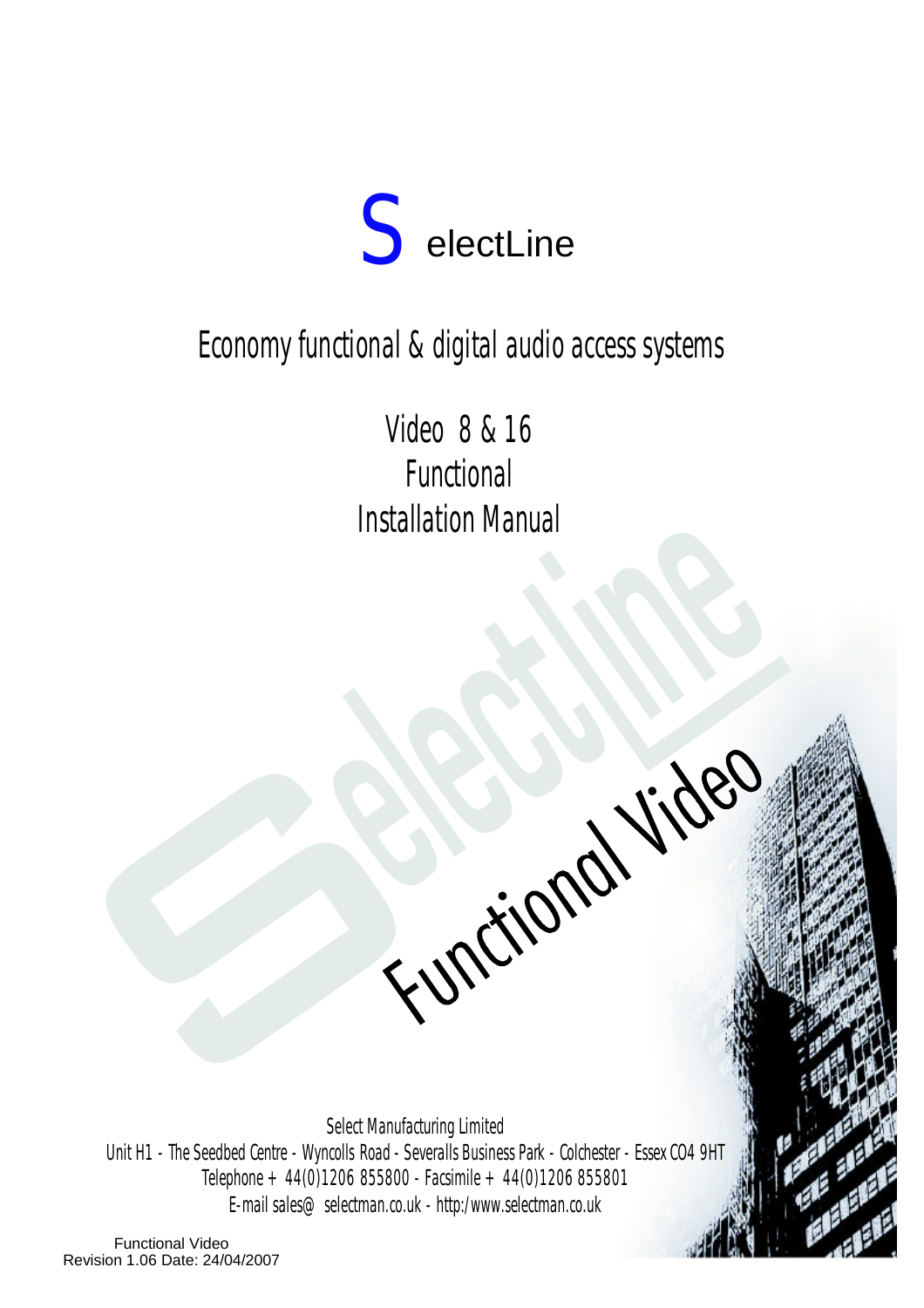| Contents                                                                                                                                                                                                                     |                          |
|------------------------------------------------------------------------------------------------------------------------------------------------------------------------------------------------------------------------------|--------------------------|
| <b>VIDEO FUNCTIONAL SYSTEMS:</b>                                                                                                                                                                                             |                          |
| <b>System Overview</b><br><b>System Controller Overview</b><br><b>System Wiring Overview</b>                                                                                                                                 | 5<br>6<br>$\overline{7}$ |
| <b>Single and Dual Entrance Panels</b><br>Single Entrance Panel Wiring Detail<br>Dual Entrance Panel Wiring Detail                                                                                                           | 8                        |
| Amplifier, Dual Panel Display and Auxiliary Output<br><b>Amplifier Wiring Detail</b><br>Dual Panel Display Wiring Detail<br>12Vdc Auxiliary Output Wiring Detail                                                             | 9                        |
| Video Monitor, Video Distributor and Camera wiring detail<br><b>Video Monitor wiring Detail</b><br>Video Distributor wiring Detail<br><b>Panel Camera wiring Detail</b>                                                      | 10                       |
| <b>Strobe, Sounder and Emergency Override Switch</b><br><b>Strobe and Sounder Wiring Detail</b><br><b>Emergency Override Switch Wiring Detail</b>                                                                            | 11                       |
| AC, DC Door Release and PAC Access Control<br>DC Fail Secure Door Release Wiring Detail<br>DC Fail Safe Door Release Wiring Detail<br>AC Fail Secure Door Release Wiring Detail<br><b>PAC Proximity Access Wiring Detail</b> | $12 - 13$                |
| <b>Request to Exit and External Trades Clock</b><br>Request To Exit (Momentary) Wiring Detail<br><b>Request To Exit (Timed) Wiring Detail</b><br><b>External Trades Clock Wiring Detail</b>                                  | 14                       |

# Page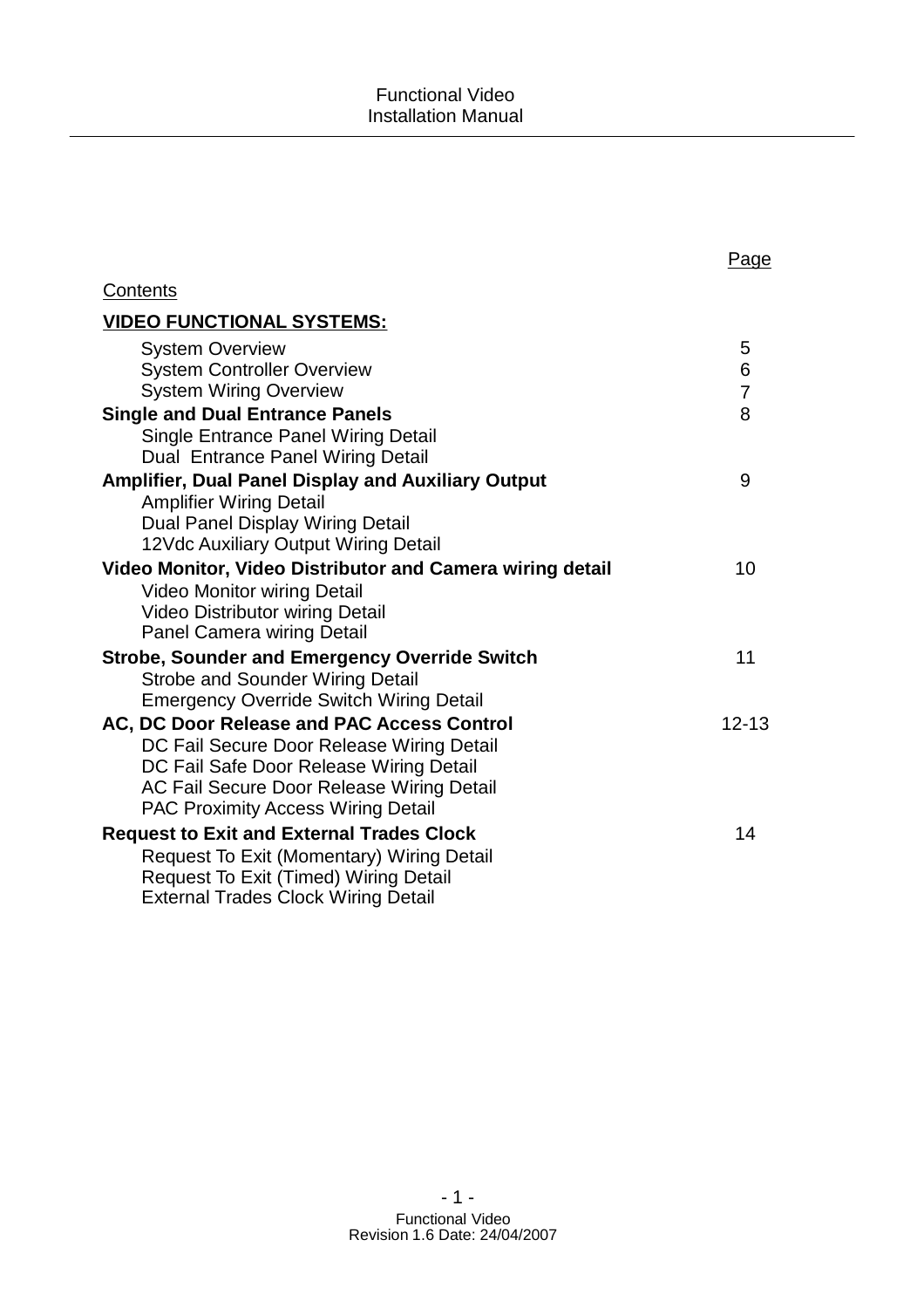| Contents                                                              | Page            |
|-----------------------------------------------------------------------|-----------------|
| <b>URMET Amplifier</b>                                                | 15              |
| <b>URMET Amplifier Wiring Detail</b>                                  |                 |
| <b>PC Link Power and Battery</b>                                      | 16              |
| PC Link Wiring Detail                                                 |                 |
| <b>Power Connection Wiring Detail</b>                                 |                 |
| <b>Battery Connection Wiring Detail</b>                               |                 |
| <b>System Controller Summary</b>                                      | 17-18           |
| <b>System Default Settings</b>                                        | 19              |
| <b>Programming Instructions</b>                                       | $20 - 22$       |
| <b>Example System Settings</b>                                        | 23              |
| <b>Digital Time Clock</b>                                             | 22 <sub>2</sub> |
| <b>GMT/BSTTime Clock</b>                                              | 23              |
| <b>System Wiring Colour Codes</b>                                     | 24-27           |
| <b>Controller to Single Entrance Panel</b>                            |                 |
| <b>Controller to Entrance Panel Amplifier</b>                         |                 |
| <b>Controller to Dual and Landing Entrance Panel</b>                  |                 |
| <b>Controller to Video Monitor</b><br>Video Monitor to Strobe/Sounder |                 |
| <b>Controller to Door Release Monitor Contacts</b>                    |                 |
| Systems to Door Release (ac and dc)                                   |                 |
| <b>Controller to Emergency Override Switch</b>                        |                 |
| Controller to Request To Exit Button                                  |                 |
|                                                                       |                 |
| <b>System Power Specification</b>                                     | 28              |
| User Video Monitor Instruction Leaflet Type: AM-1202/PID              | 29              |
| <b>Commissioning/Final Inspection Test Sheet</b>                      | 30              |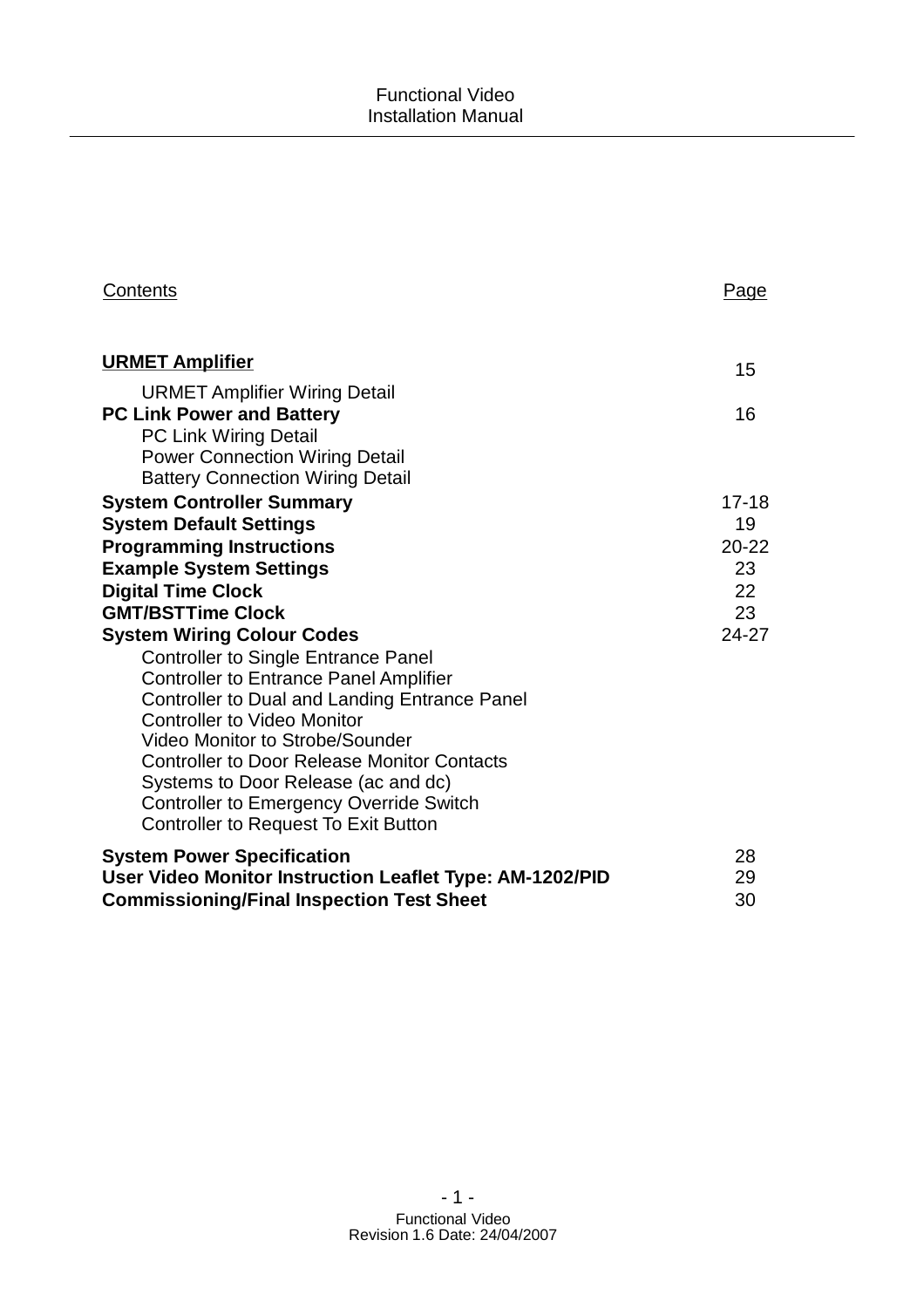Functional Video **Systems**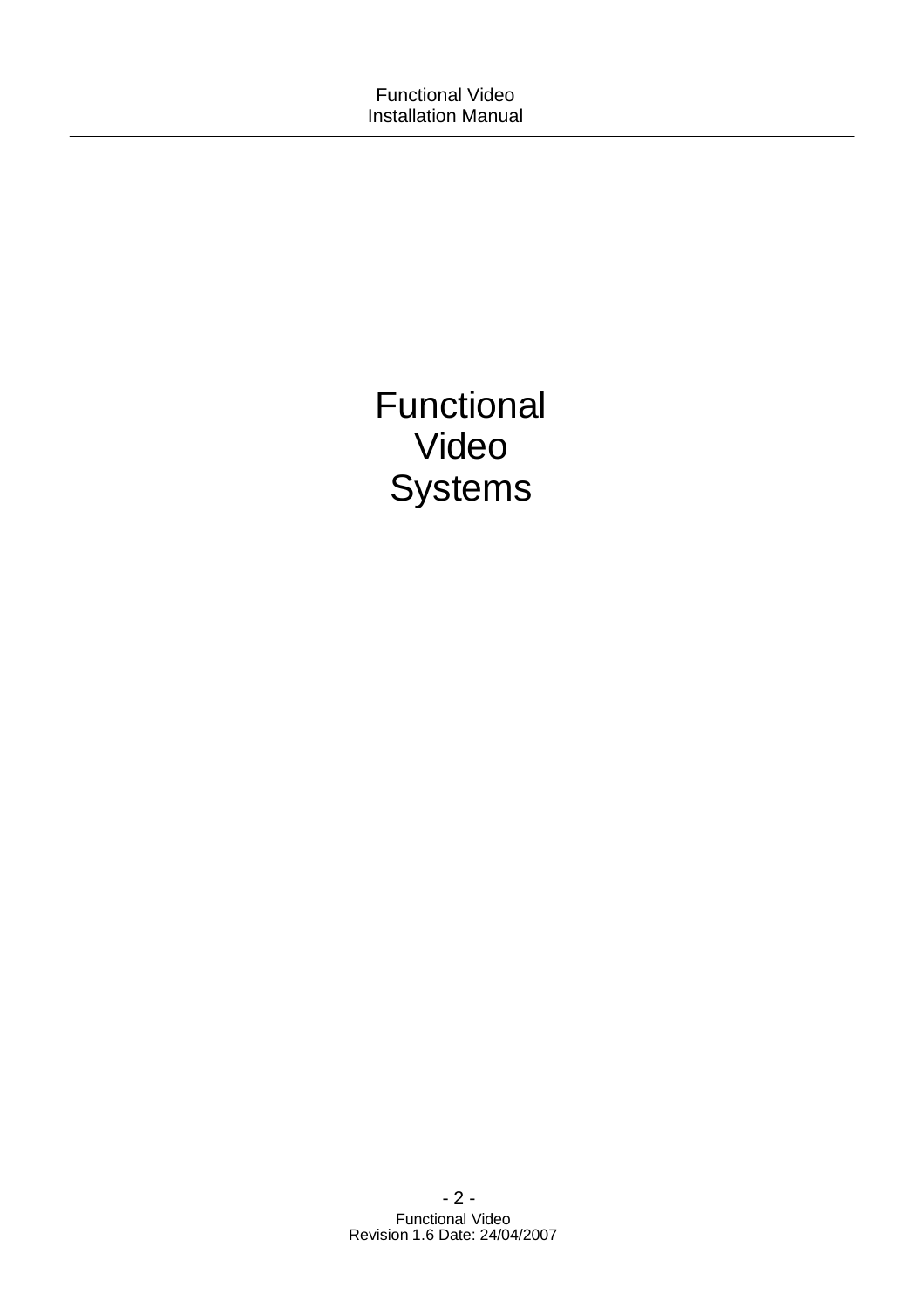



| A - Single Earth      | 2.5mm Mains Type Cable (Continuity)                                            |  |  |  |  |
|-----------------------|--------------------------------------------------------------------------------|--|--|--|--|
| B - 2 Wire (1 Pair)   | 1mm Mains Type Cable (Lock Power)                                              |  |  |  |  |
| C - 2 Wire (1 Pair)   | CW1308 0.5mm dia Multipair Cable (Minimum)                                     |  |  |  |  |
| D - 8 Wire (4 Pair)   | CW1308 0.5mm dia Multipair Cable (Minimum)                                     |  |  |  |  |
| E - 20 wire (10 Pair) | CW1308 0.5mm dia Multipair Cable (Minimum) up to 6 buttons                     |  |  |  |  |
| F - 30 Wire (15 Pair) | CW1308 0.5mm dia Multipair Cable (Minimum) up to 17 buttons                    |  |  |  |  |
| D - 8 Wire (4 Pair)   | CW1308 0.5mm dia Multipair Cable (Minimum) (PAC Reader) Cable up to 100 Metres |  |  |  |  |
| M-12 Wire (6 Pair)    | CW1308 0.5mm dia Multipair Cable                                               |  |  |  |  |
| J - Coax Cable        | RG59 Coax Cable                                                                |  |  |  |  |
|                       |                                                                                |  |  |  |  |

- 3 -

Functional Video Revision 1.6 Date: 24/04/2007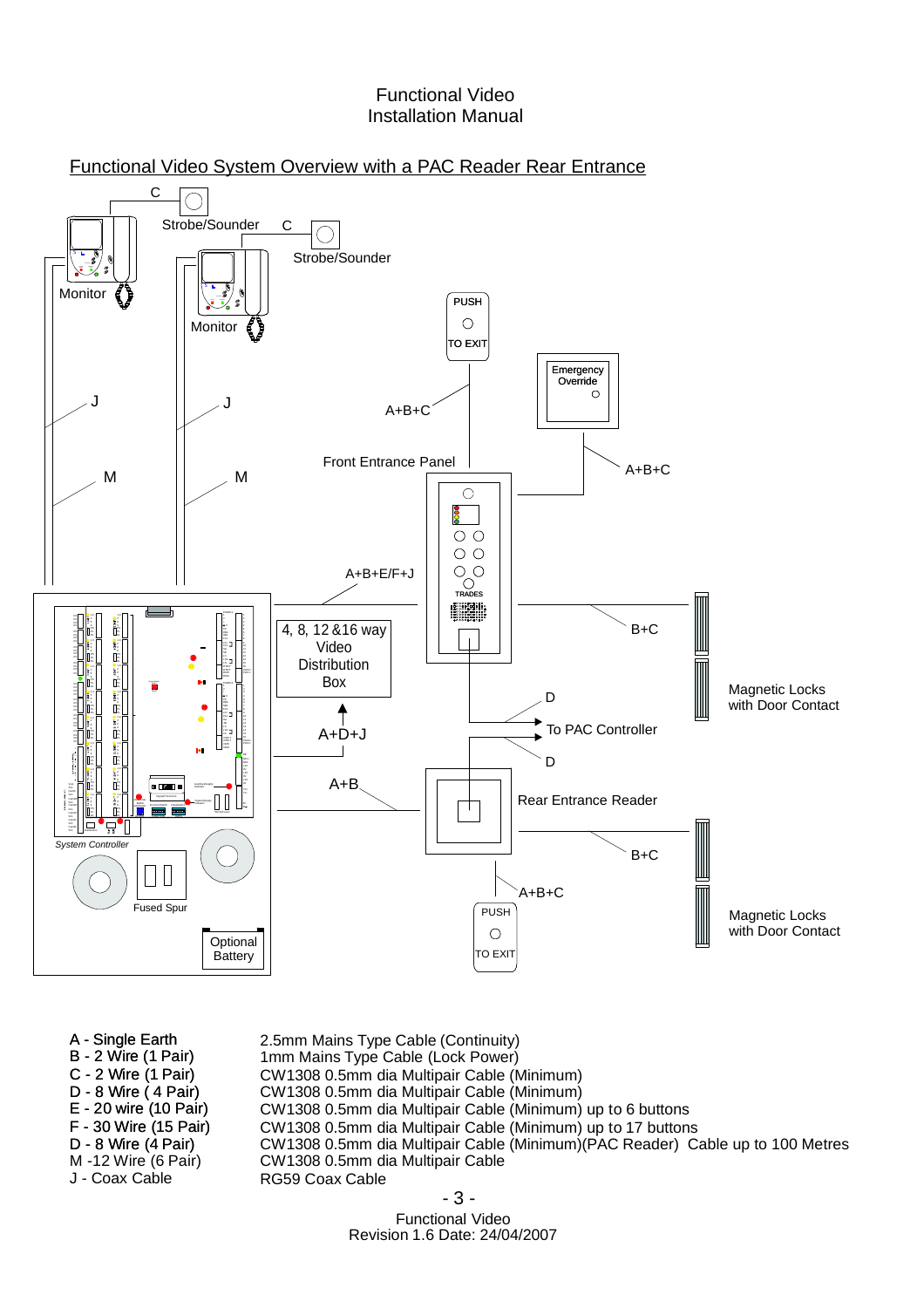

- 4 -

Functional Video Revision 1.6 Date: 24/04/2007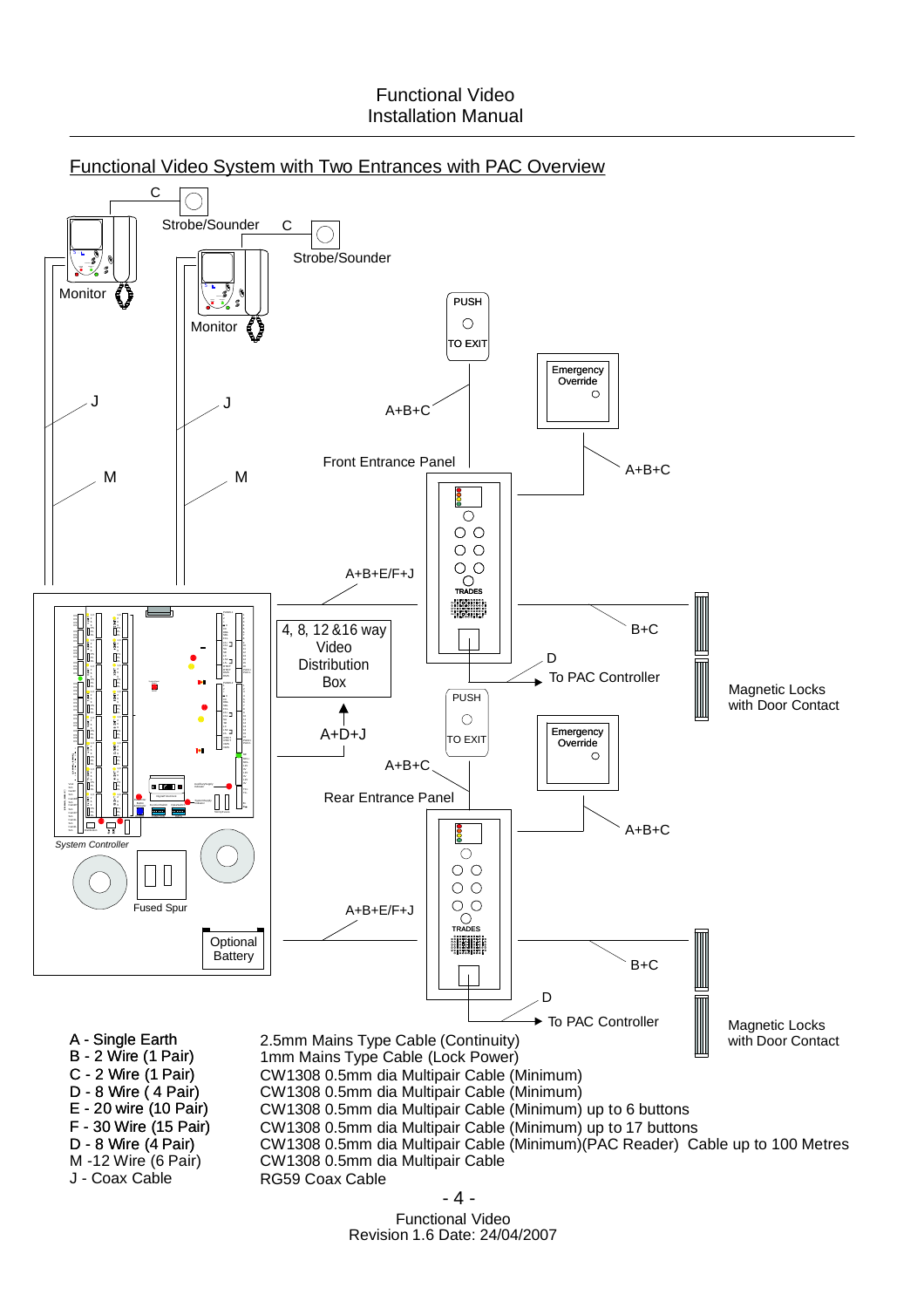

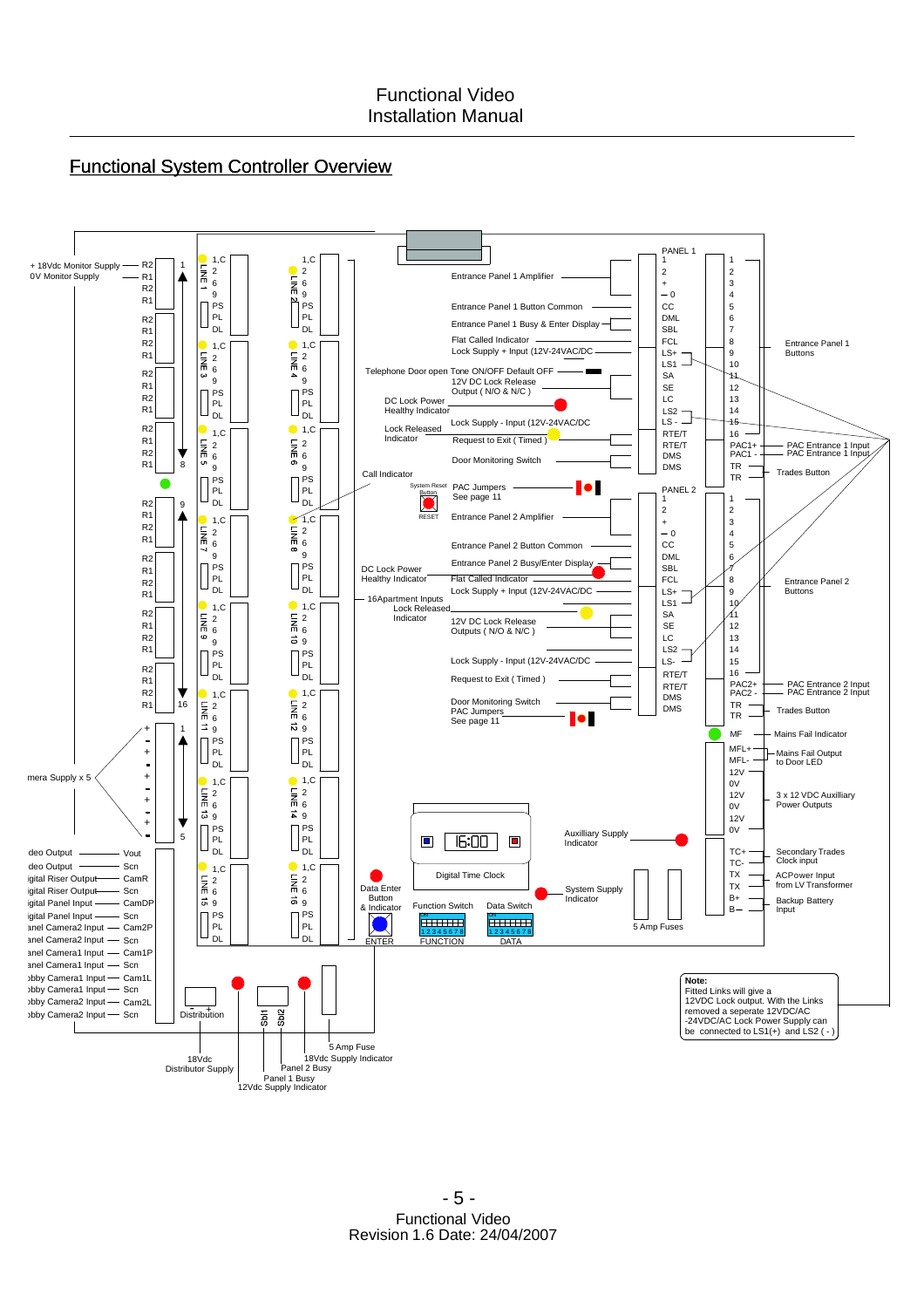# Functional System Wiring Overview

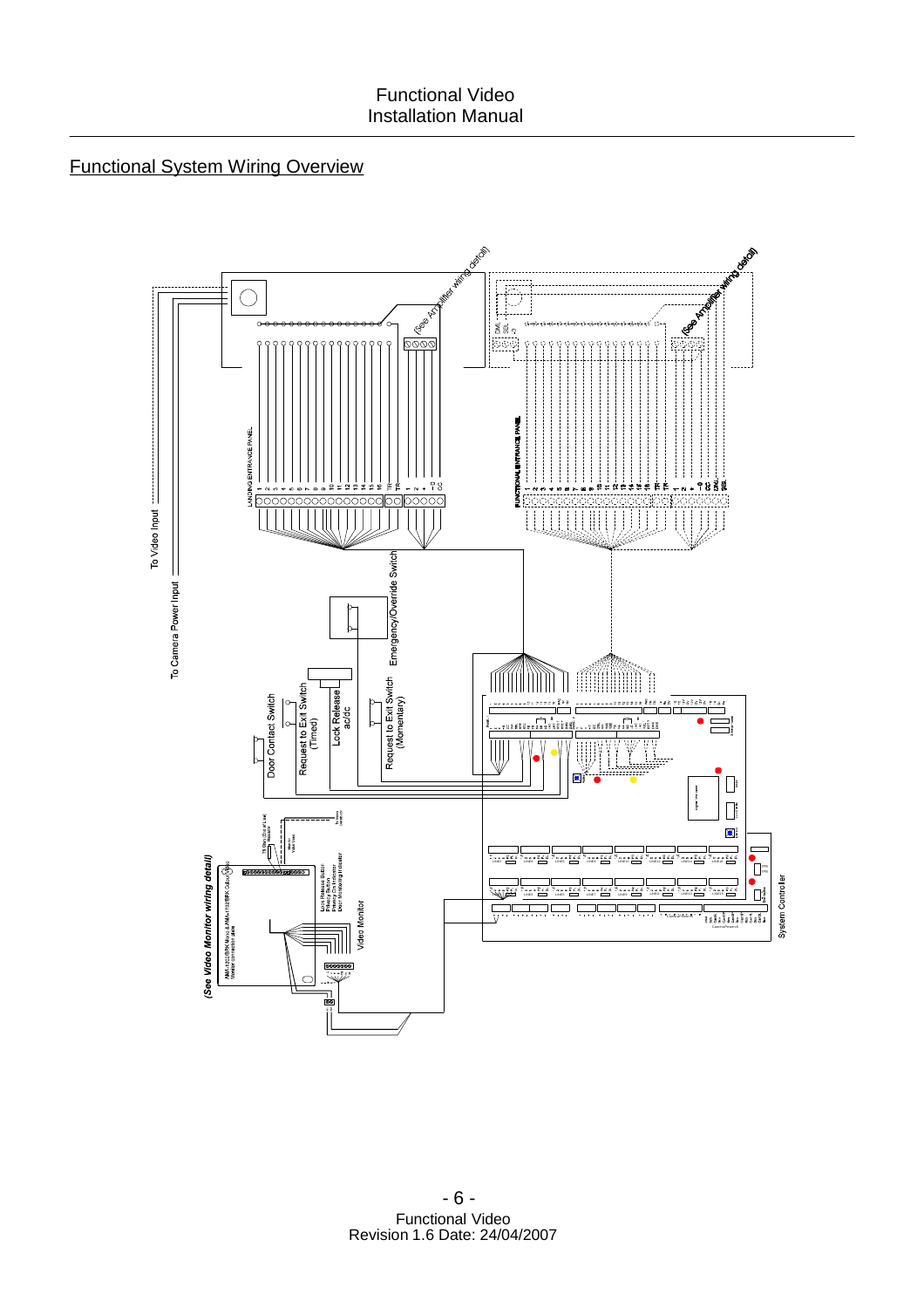# Single and Dual Panels Single Panel wiring detail

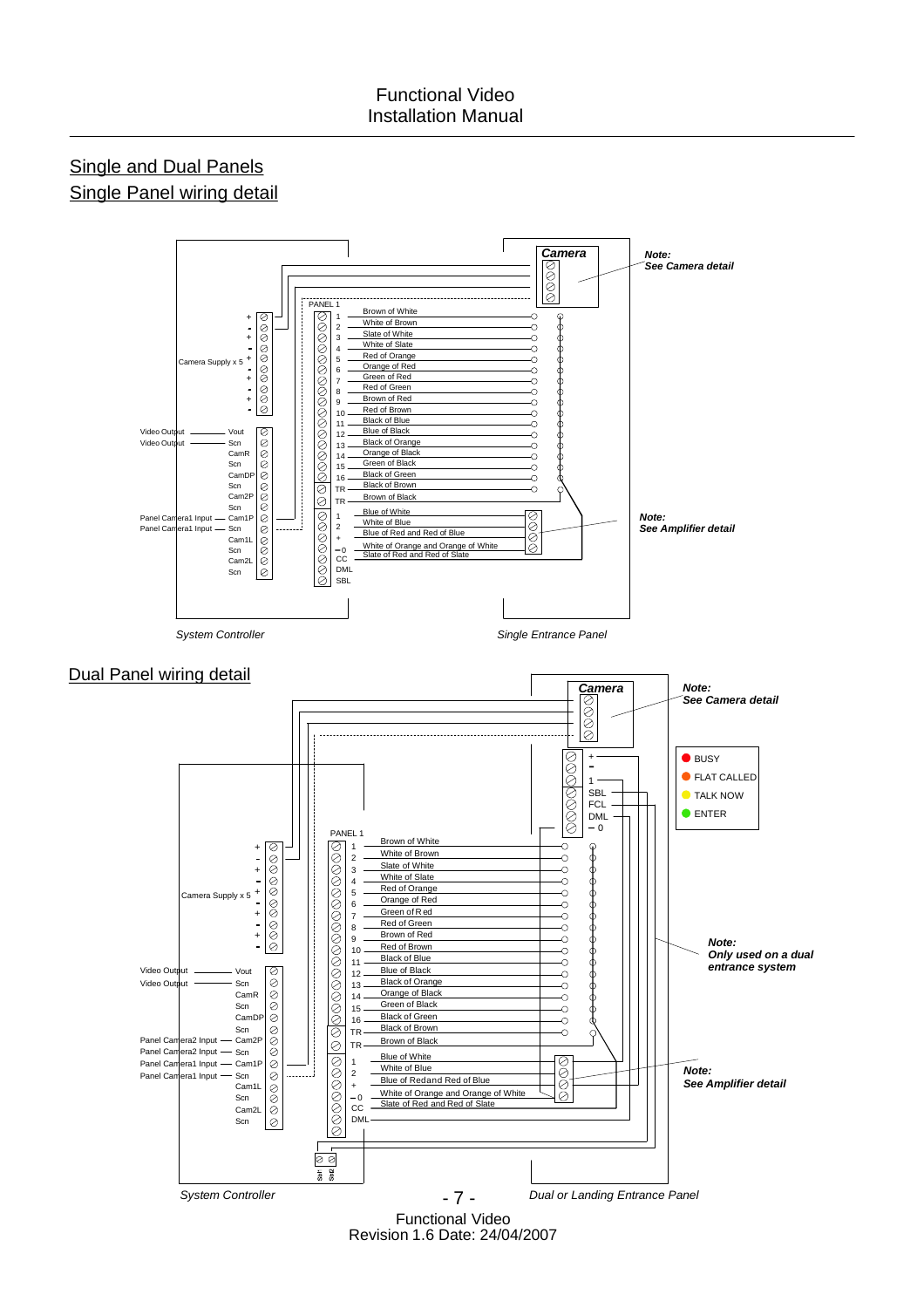

- 8 - Functional Video Revision 1.6 Date: 24/04/2007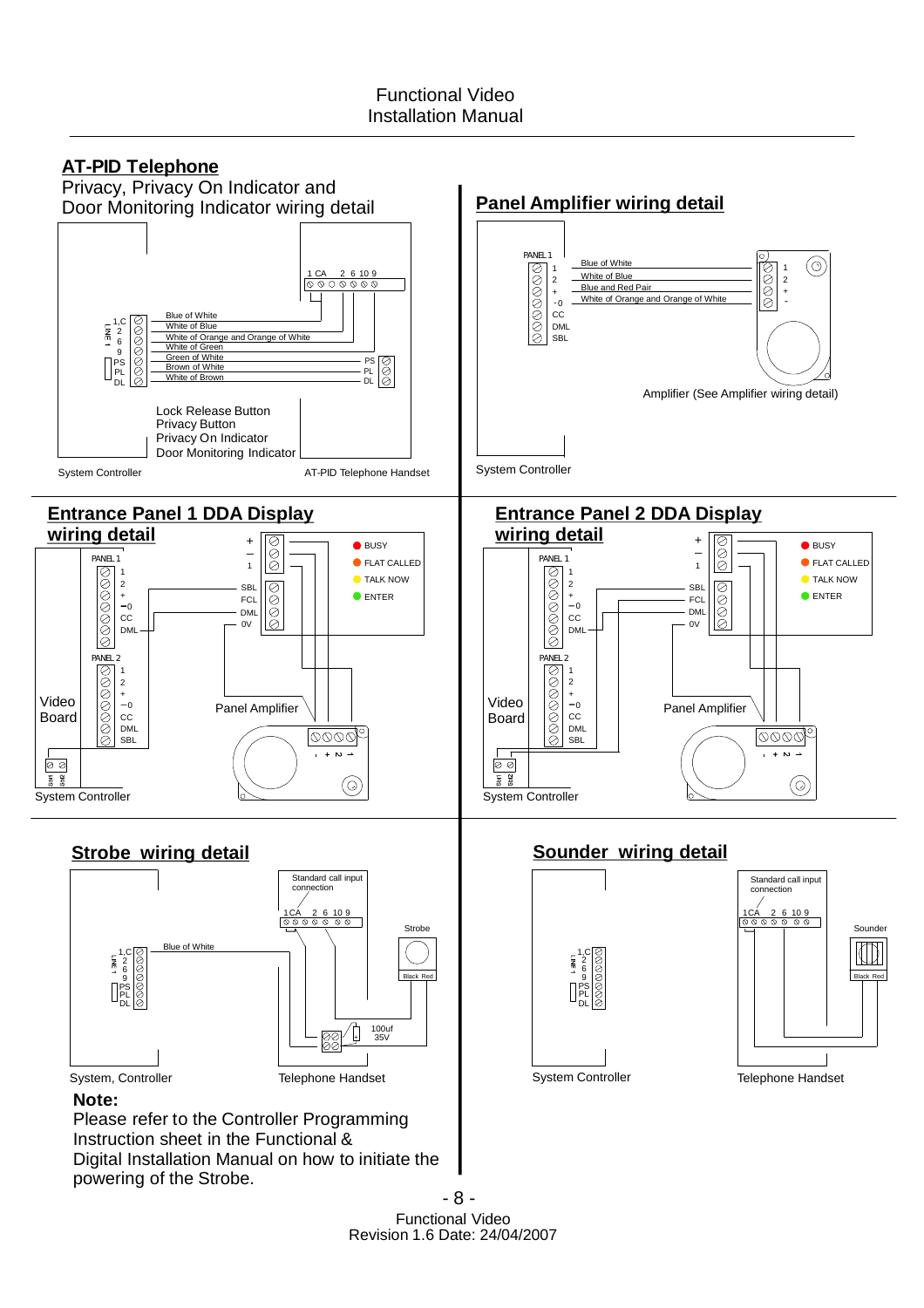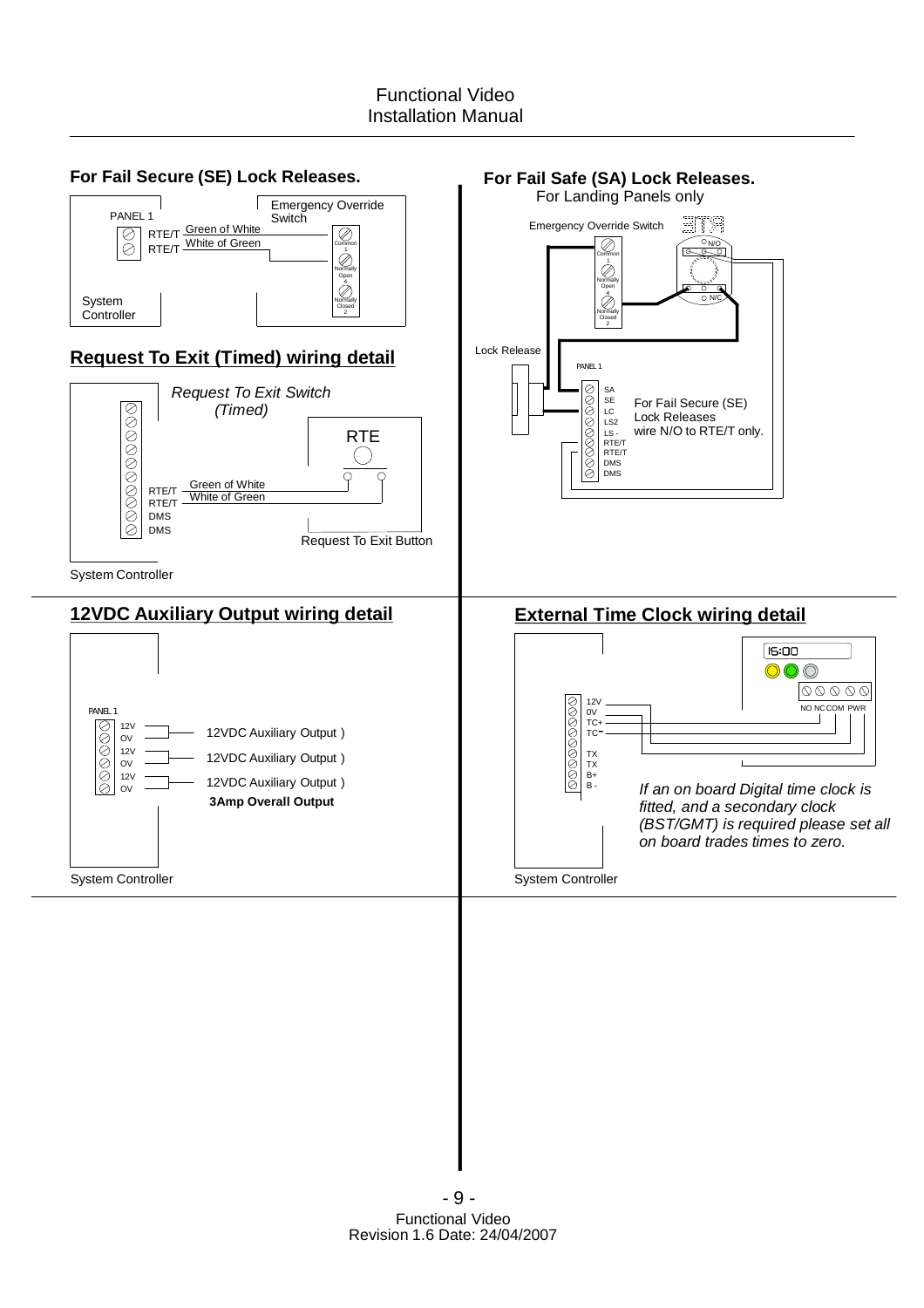



### **DC Fail Safe Lock Release wiring detail**



**Note:**

a) If Door Monitoring is not required, then link DMS to DMS with a wire link.

b) It is important that a 1N4007 diode is fitted at the lock release if you are using the System Controller for lock release power, This is to protect the System Controller against back EMF . If the locks are being powered by a PAC Controller then use the MOV supplied with the PAC reader.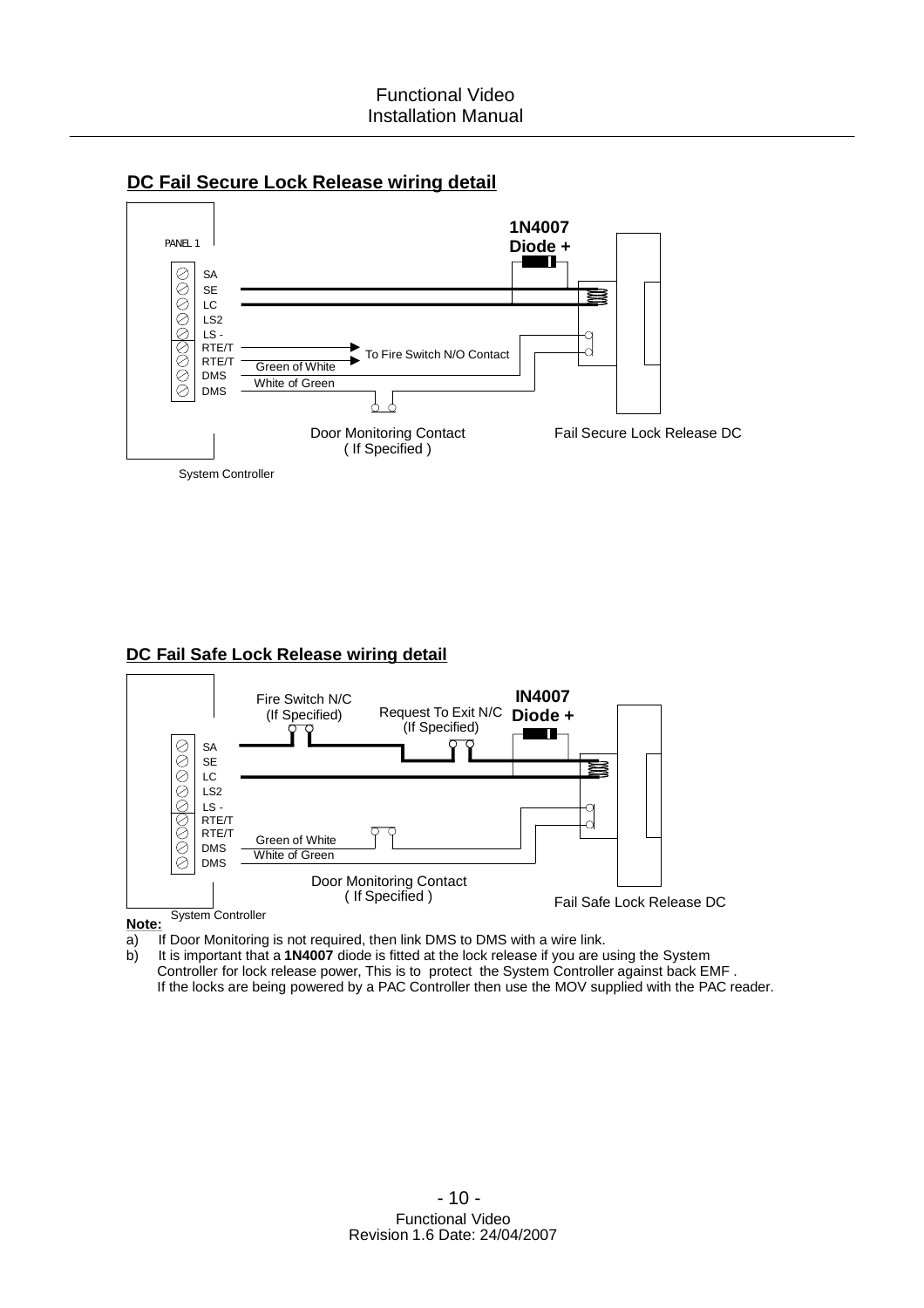



Please ensure that the PAC/Access Controller is programmed to Fail Safe Lock output and is timed for 2 second Lock Release time.

### **Note:**

Please ensure that the PAC/Access Controller is programmed to Fail Safe Lock output and is timed for 2 second Lock Release time.

### **Note:**

The Link LED will be ON in normal Door Entry mode but will extinguish on Lock Release and will re-illuminate on PAC Controller Lock time out.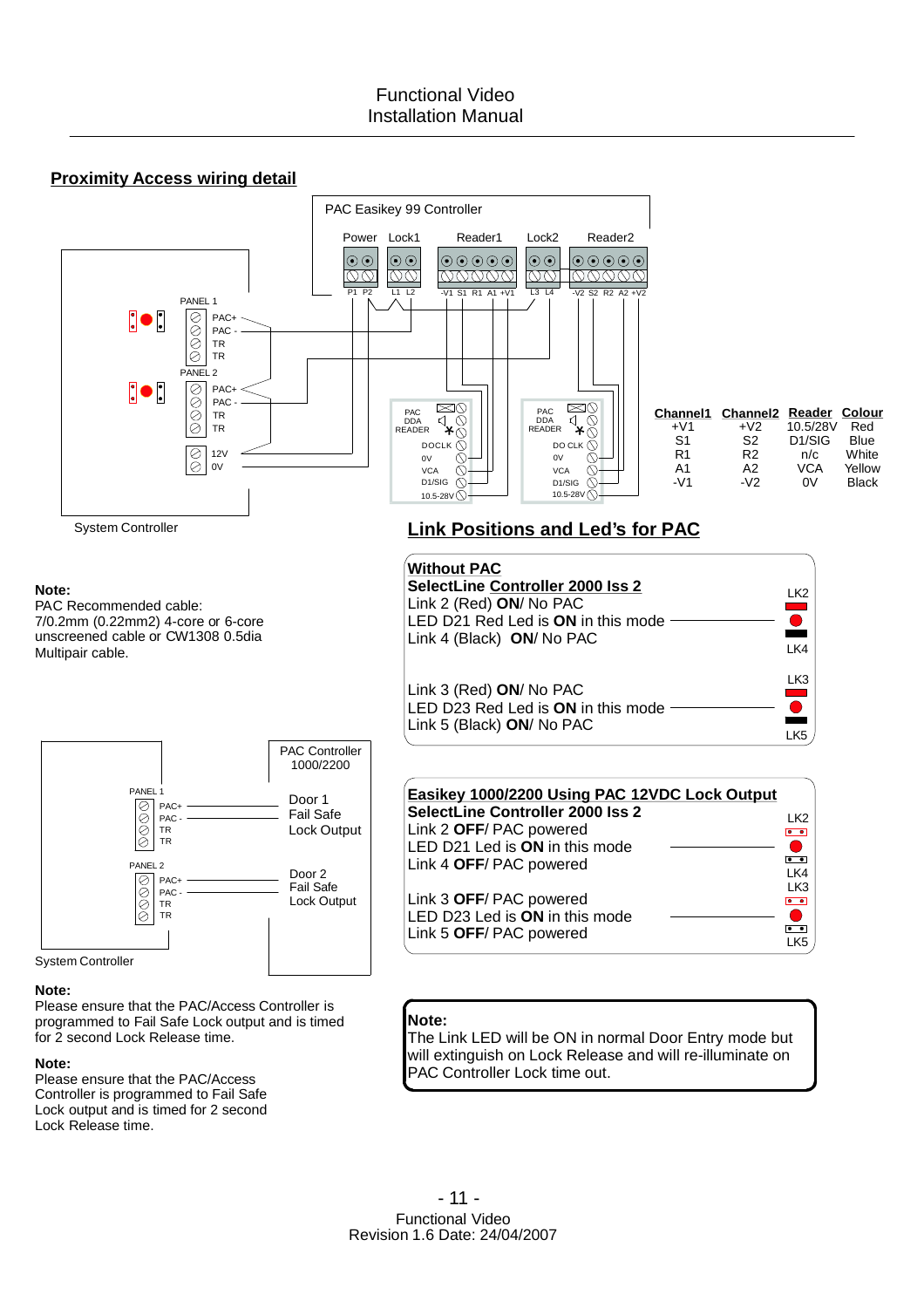

Functional Video Revision 1.6 Date: 24/04/2007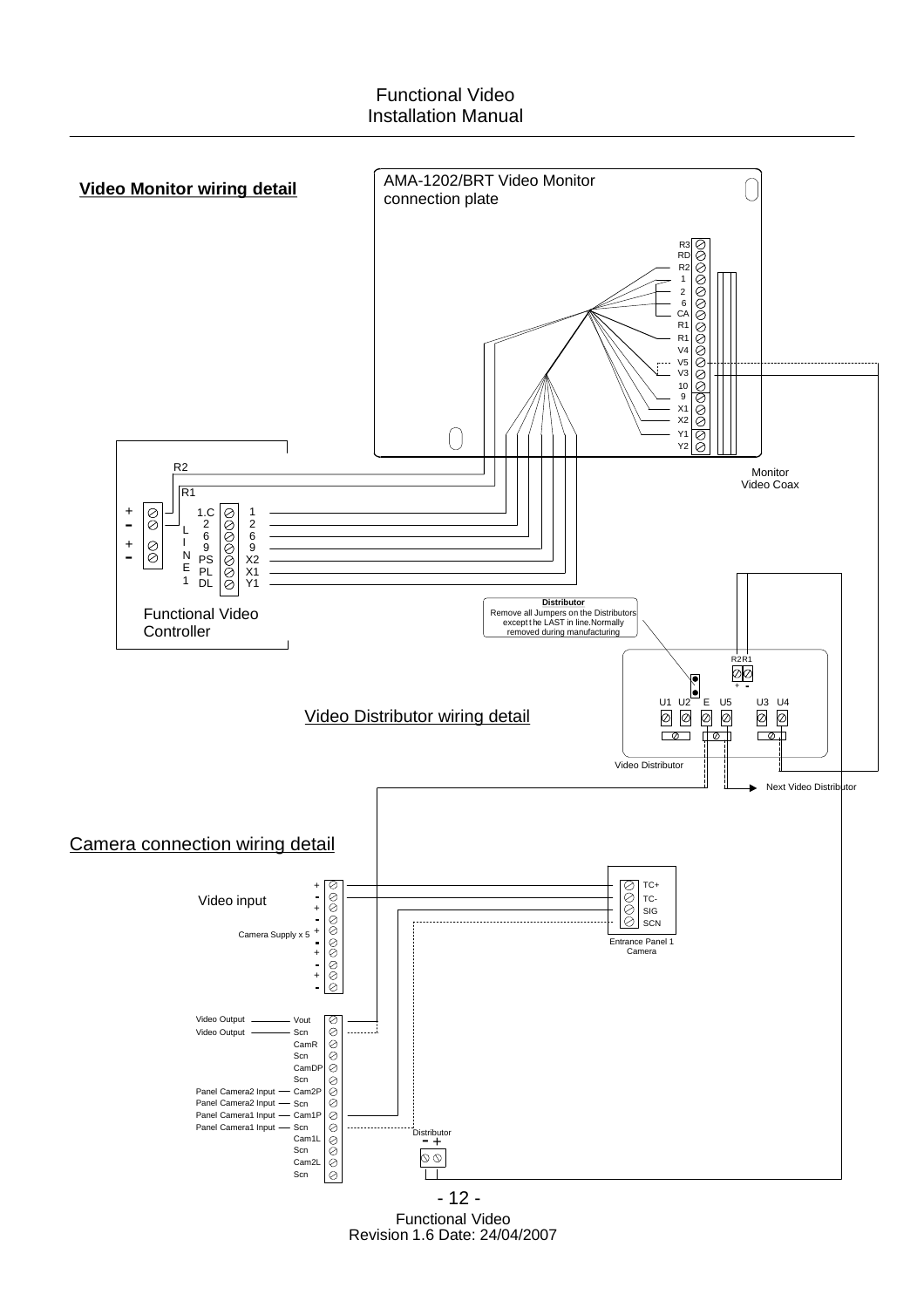# System Controller Summary

# **Connection Detail**

| <b>Controller</b><br>1,C<br>$\overline{a}$<br>6<br>9<br>PS<br>PL<br><b>DL</b><br>R <sub>1</sub><br>R <sub>2</sub> | <b>Video Monitor</b><br>Speaker/Electronic Call<br>Microphone<br>Common<br>Lock Release<br><b>Privacy Switch</b><br>Privacy On Indicator<br>Door Monitoring Indicator<br>0V Monitor Supply | <b>Controller</b><br>ТC<br><b>TC</b><br><b>Note: N/O Clean Contacts</b><br>0V<br><b>12V</b><br>Note: 3Amp (3 x 12VDC)<br><b>Overall Output</b> | <b>Trades Clock</b><br><b>Secondary Trades Clock</b><br><b>Secondary Trades Clock</b><br><b>Auxiliary Supplies</b><br>3 x 0V Output<br>3 x 12VDC Output |
|-------------------------------------------------------------------------------------------------------------------|--------------------------------------------------------------------------------------------------------------------------------------------------------------------------------------------|------------------------------------------------------------------------------------------------------------------------------------------------|---------------------------------------------------------------------------------------------------------------------------------------------------------|
| 1<br>2<br>+                                                                                                       | 12VDC Monitor Supply<br><b>Panel Amplifier Detail</b><br>Speaker<br>Microphone<br>+6VDC                                                                                                    | <b>TX</b><br><b>TX</b>                                                                                                                         | <b>Power Input to Controller</b><br>12Vac Input<br>12Vac Input                                                                                          |
| <b>DML</b><br><b>SBL</b><br>CC                                                                                    | -6VDC<br><b>Entrance Panel Detail</b><br>Door Monitor/Release Indicator<br>System Busy Indicator<br><b>Button Common</b>                                                                   | B+<br><b>B-</b>                                                                                                                                | <b>Battery Back Up</b><br>+12VDC Battery Input<br><b>0V Battery Input</b>                                                                               |
| TR <sub>1</sub><br>TR <sub>2</sub>                                                                                | <b>Trades Detail</b><br><b>Trades Button</b><br><b>Trades Button</b>                                                                                                                       |                                                                                                                                                |                                                                                                                                                         |
| <b>RTE</b><br><b>RTE</b>                                                                                          | <b>Request To Exit</b><br>Request To Exit (Momentary)<br>Request To Exit (Momentary)                                                                                                       |                                                                                                                                                |                                                                                                                                                         |
| <b>RTET</b><br><b>RTET</b>                                                                                        | Request To Exit (Timed)<br>Request To Exit (Timed)                                                                                                                                         |                                                                                                                                                |                                                                                                                                                         |
| LC<br><b>SA</b><br><b>SE</b><br><b>LAC</b><br>LAC                                                                 | <b>Lock Release Detail</b><br>Lock Common (DC)<br>Fail Safe (DC)<br>Fail Secure (DC)<br>Fail Secure (DC)<br>Fail Secure (DC)                                                               |                                                                                                                                                |                                                                                                                                                         |
| <b>PAC</b>                                                                                                        | <b>PAC Detail</b><br>PAC Pre-wired Lock Release                                                                                                                                            |                                                                                                                                                |                                                                                                                                                         |
| Тx<br>Rx<br>0V                                                                                                    | <b>Serial Connection</b><br>Transmit<br>Receive<br>Common                                                                                                                                  |                                                                                                                                                |                                                                                                                                                         |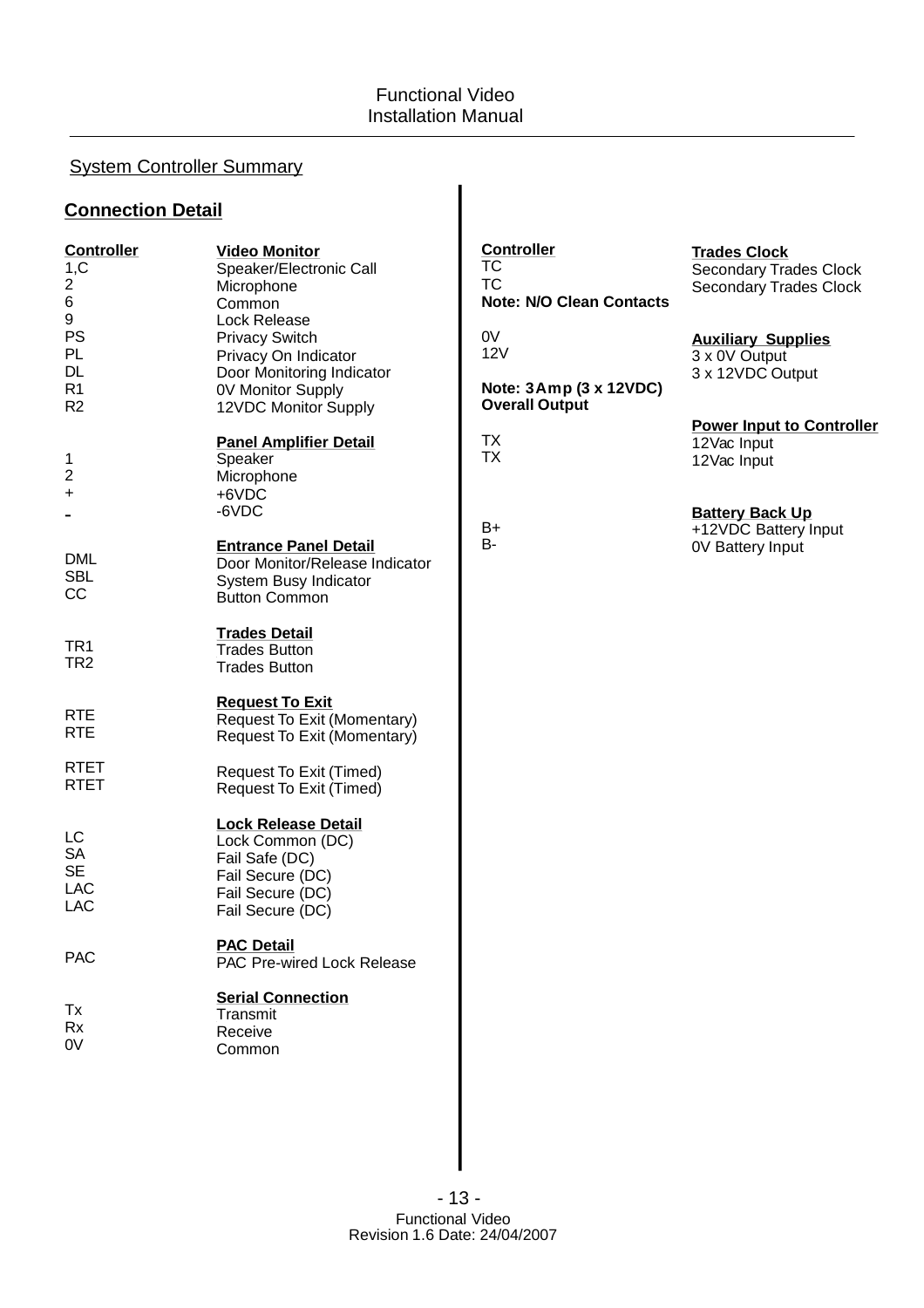# System Controller Summary cont...

| <b>Connection Detail</b><br><b>Controller</b>                                                                                                    |                                                                                                                                                                                                                                                                                                                                                                                                                                                                                                                                                                                                                                                                         |  |  |  |  |  |
|--------------------------------------------------------------------------------------------------------------------------------------------------|-------------------------------------------------------------------------------------------------------------------------------------------------------------------------------------------------------------------------------------------------------------------------------------------------------------------------------------------------------------------------------------------------------------------------------------------------------------------------------------------------------------------------------------------------------------------------------------------------------------------------------------------------------------------------|--|--|--|--|--|
| 0V<br>12V<br>Note: 3 Amp (3 x 12VDC)<br><b>Overall Output</b>                                                                                    | <b>Auxiliary Supplies</b><br>3 x 0V Output<br>3 x 12VDC Output                                                                                                                                                                                                                                                                                                                                                                                                                                                                                                                                                                                                          |  |  |  |  |  |
| TX<br><b>TX</b>                                                                                                                                  | <b>Power Input to Controller</b><br>12VAC Input<br>12VAC Input                                                                                                                                                                                                                                                                                                                                                                                                                                                                                                                                                                                                          |  |  |  |  |  |
| B+<br>B-                                                                                                                                         | <b>Battery Back Up</b><br>+12VDC Battery Input<br><b>0V Battery Input</b>                                                                                                                                                                                                                                                                                                                                                                                                                                                                                                                                                                                               |  |  |  |  |  |
| Sb <sub>1</sub><br>Sbl <sub>2</sub>                                                                                                              | <b>System Busy Output to Functional Panel</b><br>Panel 1 Busy Indicator<br>Panel 2 Busy Indicator                                                                                                                                                                                                                                                                                                                                                                                                                                                                                                                                                                       |  |  |  |  |  |
| $+$ )<br><b>Distribution</b><br>$\lambda$<br>$-$ )                                                                                               | <b>Video Distribution</b><br>+ 18VDC Distributor Supply<br>0V Distributor Supply                                                                                                                                                                                                                                                                                                                                                                                                                                                                                                                                                                                        |  |  |  |  |  |
| Vout<br>Scn<br>CamR<br>Scn<br>CamDP<br>Scn<br>Cam <sub>2P</sub><br>Scn<br>Cam1P<br>Scn<br>Cam <sub>1</sub> L<br>Scn<br>Cam <sub>2</sub> L<br>Scn | <b>Video Inputs and Outputs</b><br>Video Signal Output to Distributor<br>Video Screen Output to Distributor<br>Video Riser Signal Output<br>Video Riser Screen Output<br>Video Digital Panel Camera Signal Input<br>Video Digital Panel Camera Screen Input<br>Video Functional Panel 2 Camera Signal Input<br>Video Functional Panel 2 Camera Screen Input<br>Video Functional Panel 1 Camera Signal Input<br>Video Functional Panel 1 Camera Screen Input<br>Video Lobby/Landing Panel 1 Camera Signal Input<br>Video Lobby/Landing Panel 1 Camera Screen Input<br>Video Lobby/Landing Panel 2 Camera Signal Input<br>Video Lobby/Landing Panel 2 Camera Screen Input |  |  |  |  |  |
| $+ )$<br>Camera Supply<br>- )                                                                                                                    | Camera 12Vdc Output x 5<br>+ 12VDC Camera Supply<br>- 0V Camera Supply                                                                                                                                                                                                                                                                                                                                                                                                                                                                                                                                                                                                  |  |  |  |  |  |
| R <sub>1</sub> )<br>) Monitor Output<br>R <sub>2</sub> )                                                                                         | <b>Monitor Supply</b><br>18VDC Monitor Supply<br>0V Monitor Supply                                                                                                                                                                                                                                                                                                                                                                                                                                                                                                                                                                                                      |  |  |  |  |  |
|                                                                                                                                                  |                                                                                                                                                                                                                                                                                                                                                                                                                                                                                                                                                                                                                                                                         |  |  |  |  |  |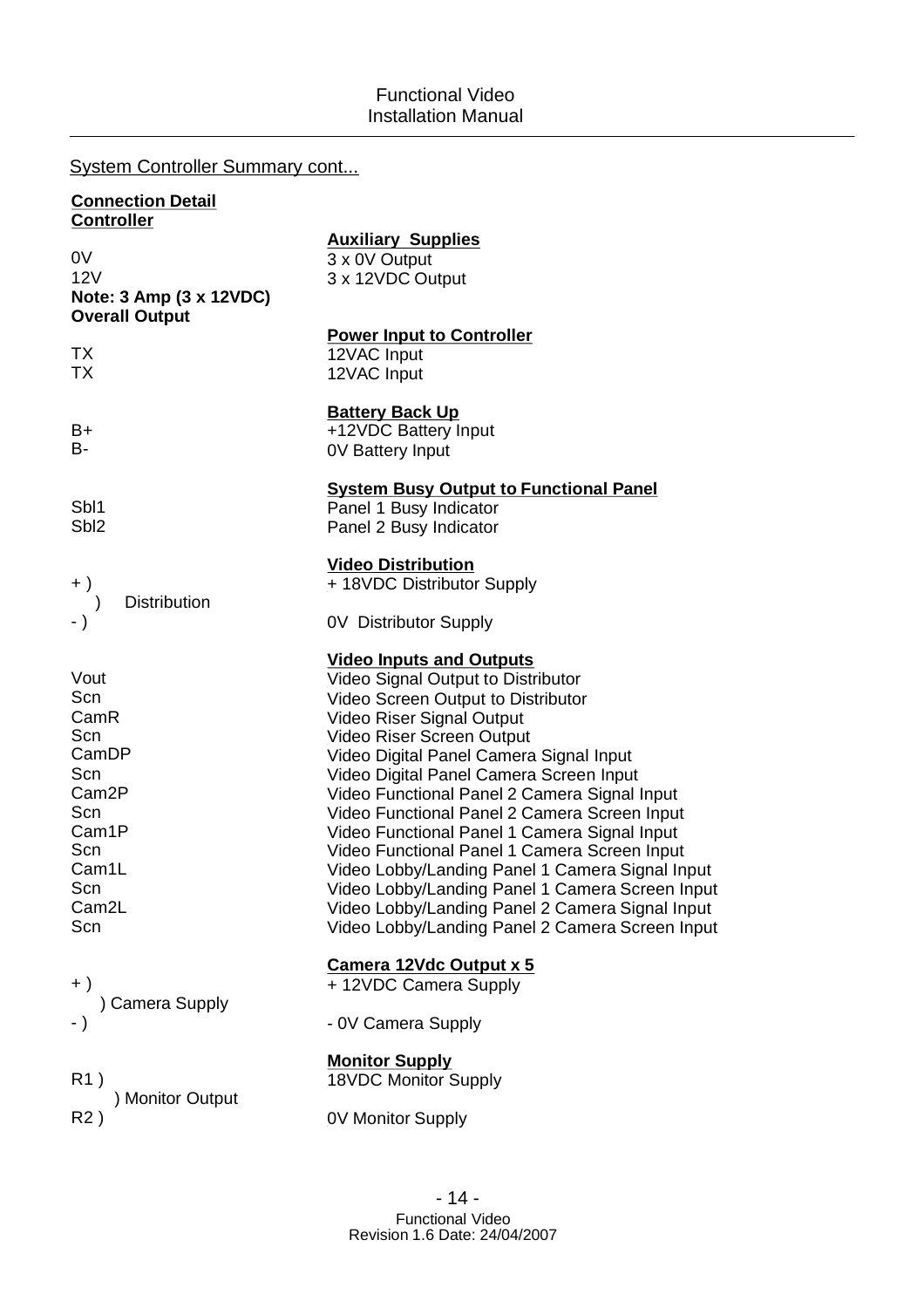### **System Controller Programming Instructions**

### **To be used in conjunction with the Controller Programming Instruction.**

### **PROGRAMMING LINES**

By setting all FUNCTION switches to ON and then pressing enter will set the system to default. (See System function Programming for set up and manufactures default settings).

Select the line number to program using the **FUNCTION** switches 1 - 5, note that position 6, 7 and 8 are always in the OFF position. (See Controller Programming Instruction).

Next using the DATA switches 1 to 4 set the Privacy time. For Call volume and Call type, set **DATA** switches 5, 6 and 7 to the required positions. At this time, setting DATA switch 8 to the ON position will program a Strobe, Sounder or both. (See Controller Programming Instruction).

Finally pressing the enter button will save the current Line information to memory. Continue until all Lines are programmed.

### **LOCK RELEASE PROGRAMMING**

Use the FUNCTION switches to select Entrance Panel 1 and the DATA switches to select the number of seconds for the release duration. Select the lock release duration time using the **TIME SELECTION** seconds chart. (See Controller Programming Instruction).

Repeat for Entrance Panel 2

#### **ELEPHONE RING TIME FROM THE ENTRANCE PANEL** T

Use the FUNCTION switches to select Entrance Panel 1 and the DATA switches to select the number of seconds for the ringing time duration. Select the ring time duration using the TIME SELECTION seconds chart. (See Controller Programming Instruction).

Repeat for Entrance Panel 2

### **ENTRANCE PANEL TO TELEPHONE CALL DURATION TIME**

Use the FUNCTION switches to select Entrance Panel 1 and the DATA switches to select the number of seconds for the call duration time. Select the call duration time using the TIME SELECTION seconds chart. (See Controller Programming Instruction).

Repeat for Entrance Panel 2

### **DELAY BEFORE DOOR ALARM ACTIVATION**

Use the FUNCTION switches to select Entrance Panel 1 and the DATA switches to select the number of minutes for the delay time. Select the Door Alarm delay duration time using the TIME SELECTION minutes chart. (See Controller Programming Instruction).

Repeat for Entrance Panel 2

#### **DOOR ALARM DURATION TIME**

Use the FUNCTION switches to select Entrance Panel 1 and the DATA switches to select the number of minutes for the alarm duration. Select the Door Alarm duration time using the TIME SELECTION minutes chart. (See Controller Programming Instruction).

#### Repeat for Entrance Panel 2

If required, the System Controller can send serial data to a PC.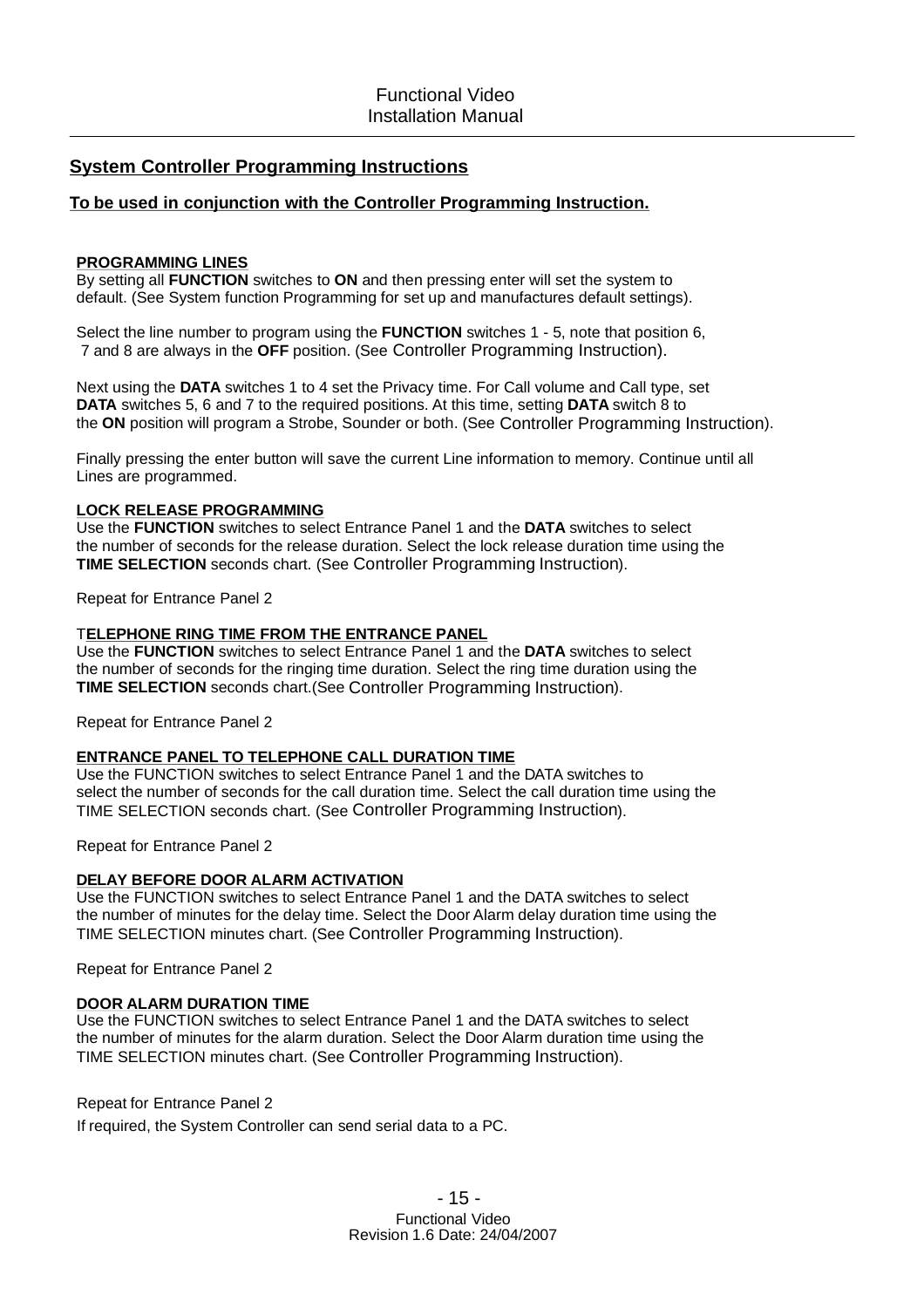# Controller Programming Settings

|                                            |                | ON<br>ON                                                                                                                                                                           |                                                                                                         |
|--------------------------------------------|----------------|------------------------------------------------------------------------------------------------------------------------------------------------------------------------------------|---------------------------------------------------------------------------------------------------------|
|                                            |                |                                                                                                                                                                                    |                                                                                                         |
|                                            |                | 7                                                                                                                                                                                  |                                                                                                         |
|                                            |                | $\overline{2}$<br>2<br>$\overline{3}$<br>$\overline{8}$<br>$\overline{3}$<br>$\overline{4}$<br>5<br>6<br>$\mathbf 1$                                                               | $\overline{8}$<br>4<br>5<br>6                                                                           |
|                                            |                |                                                                                                                                                                                    |                                                                                                         |
| <b>SYSTEM CONFIGURATION</b>                | <b>Notes</b>   | <b>FUNCTION SWITCH</b>                                                                                                                                                             | <b>DATA SWITCH</b>                                                                                      |
|                                            |                | 8<br>2<br>3<br>6<br>$\overline{7}$<br>$\overline{2}$<br>3<br>5<br>$\overline{4}$<br>$\blacktriangleleft$<br>1                                                                      | 8<br>$5\phantom{.0}$<br>6<br>$\overline{7}$<br>4                                                        |
| Default setting for all items              |                | $\overline{X}$<br>$\overline{X}$<br>$\overline{X}$<br>$\mathbf{1}$<br>$\mathbf{1}$<br>$\mathbf{1}$<br>$\mathbf{1}$<br>$\mathbf{1}$<br>$\mathbf{1}$<br>$\mathbf{1}$<br>$\mathbf{1}$ | $\mathsf X$<br>$\boldsymbol{\mathsf{X}}$<br>X<br>$\boldsymbol{\mathsf{X}}$<br>$\boldsymbol{\mathsf{X}}$ |
| Send setup to serial Port                  |                | $\Omega$<br>$\mathbf 0$<br>$\mathbf 0$<br>$\Omega$<br>$\mathbf 0$<br>$\Omega$<br>1<br>$\Omega$<br>$\Omega$<br>1<br>1                                                               | $\mathbf 0$<br>$\mathbf 0$<br>$\Omega$<br>$\Omega$<br>0                                                 |
|                                            |                |                                                                                                                                                                                    |                                                                                                         |
| Low Call Volume and Privacy Time           |                | P<br>P<br>P<br>0<br>0<br>0<br>L<br>ц<br>┗                                                                                                                                          | E<br>P<br>0<br>1<br>1                                                                                   |
| Medium Call Volume and Privacy Time        | 1              | $\overline{P}$<br>$\overline{P}$<br>$\overline{P}$<br>$\mathbf 0$<br>$\mathbf 0$<br>L<br>$\mathbf 0$                                                                               | $\overline{E}$<br>$\mathsf{P}$<br>$\mathbf 0$<br>$\mathbf 0$<br>$\mathbf{1}$                            |
| Nominal Call Volume and Privacy Time       | 1              | $\overline{P}$<br>P<br>$\overline{P}$<br>$\mathbf 0$<br>$\mathbf 0$<br>L<br>$\Omega$                                                                                               | $rac{E}{E}$<br>$\mathsf{P}$<br>$\overline{0}$<br>$\mathbf 0$<br>$\mathbf{1}$                            |
| <b>High Call Volume and Privacy Time</b>   |                | $\overline{P}$<br>$\overline{P}$<br>$\overline{P}$<br>$\mathbf 0$<br>$\mathbf 0$<br>L<br>0                                                                                         | $\overline{P}$<br>$\mathbf 0$<br>$\mathbf 0$<br>$\mathbf 0$                                             |
| <b>Buzzer and Privacy Time</b>             | 1              | $\overline{P}$<br>$\overline{\mathsf{P}}$<br>$\overline{P}$<br>$\overline{0}$<br>$\Omega$<br>$\Omega$                                                                              | P<br>$\mathbf 0$<br>$\mathbf 0$                                                                         |
|                                            |                |                                                                                                                                                                                    |                                                                                                         |
| Lock Release Time. Entrance Panel 1        | $\overline{2}$ | $\mathbb S$<br>$\mathbb S$<br>$\frac{s}{s}$<br>0<br>0<br>0<br>0<br>0<br>0<br>1<br>1                                                                                                | $\mathsf S$<br>$\mathsf S$<br>$\mathbb S$<br>$rac{s}{s}$<br>S                                           |
| Lock Release Time, Entrance Panel 2        | $\overline{2}$ | $\overline{s}$<br>$\overline{s}$<br>$\mathbf{0}$<br>$\Omega$<br>$\mathbf{0}$<br>$\mathbf{1}$<br>$\Omega$<br>$\Omega$<br>$\Omega$<br>1                                              | $\overline{s}$<br>$\overline{s}$<br>$\overline{s}$<br>$\mathsf S$                                       |
|                                            |                |                                                                                                                                                                                    |                                                                                                         |
| Telephone Ring Time. Entrance Panel 1      | $\overline{2}$ | $rac{s}{s}$<br>$\mathsf S$<br>$\frac{s}{s}$<br>0<br>0<br>0<br>0<br>0<br>1<br>1<br>1                                                                                                | S<br>$\mbox{\bf S}$<br>S<br>$\frac{\overline{s}}{\overline{s}}$<br>S                                    |
| Telephone Ring Time. Entrance Panel 2      | $\overline{2}$ | $\overline{s}$<br>$\overline{0}$<br>$\mathbf 0$<br>$\mathbf{1}$<br>$\mathbf{1}$<br>$\mathbf{1}$<br>$\Omega$<br>$\Omega$<br>$\Omega$                                                | $\overline{s}$<br>$\overline{s}$<br>$\overline{s}$<br>$\overline{s}$                                    |
|                                            |                |                                                                                                                                                                                    |                                                                                                         |
| Call Duration Time. Entrance Panel 1       | $\overline{2}$ | $\mathbf S$<br>$\mathbf S$<br>0<br>0<br>0<br>$\frac{s}{s}$<br>0<br>0<br>0<br>1<br>1                                                                                                | S<br>S<br>S<br>S<br>$\frac{s}{s}$                                                                       |
| Call Duration Time, Entrance Panel 2       | $\overline{2}$ | $\overline{s}$<br>$\overline{s}$<br>$\Omega$<br>$\mathbf{1}$<br>$\Omega$<br>$\Omega$<br>$\mathbf{1}$<br>$\Omega$<br>$\Omega$<br>$\Omega$                                           | $\overline{s}$<br>$\overline{s}$<br>$\overline{s}$<br>$\overline{s}$                                    |
| Delay before Door Alarm. Entrance Panel 1  | 3              | М<br>0<br>0<br>$\mathbf 0$<br>0<br>0<br>M<br>M<br>1<br>1<br>1                                                                                                                      | М<br>M<br>M<br>M<br>M                                                                                   |
| Delay before Door Alarm. Entrance Panel 2  | $\overline{3}$ | M<br>M<br>$\mathbf{1}$<br>$\mathbf 0$<br>$\mathbf{1}$<br>0<br>0<br>$\Omega$<br>1<br>$\Omega$<br>M                                                                                  | M<br>M<br>M<br>M<br>M                                                                                   |
| Door Alarm Duration Time. Entrance Panel 1 | 4              | M<br>$\mathbf{1}$<br>$\mathbf 0$<br>$\mathbf 0$<br>1<br>M<br>0<br>0<br>0<br>M<br>1                                                                                                 | M<br>M<br>M<br>M<br>M                                                                                   |
| Door Alarm Duration Time. Entrance Panel 2 | 4              | $\mathbf 0$<br>1<br>$\mathbf{1}$<br>$\Omega$<br>$\Omega$<br>$\Omega$<br>$\Omega$<br>M<br>M<br>M<br>1                                                                               | M<br>M<br>M<br>M<br>M                                                                                   |
|                                            |                |                                                                                                                                                                                    |                                                                                                         |

### **IMPORTANT: Please do not forget to press the Enter button after making a selection.**

#### **Note:**

1) If an Extension Sounder or Strobe be required set Data switch 8 (E) to ON.

4) Set all Data switches to ON position if the Door Alarm is to operate continuously.

2) Do not set a value of Zero seconds or the system will not time out.

3) Set all Data switches to the OFF position if no Door Alarm is required.

 $1 = ON$ <br>  $0 = OFF$ <br>  $S = Seconds$ 

**Data Switch**

 $S = Seconds$ <br> $M = Minutes$ 

 $L =$  Line Number (Telephone)  $M =$  Minutes<br>P = Privacy Time (Telephone)  $N =$  Number  $P =$  Privacy Time (Telephone)

> 16 Hours 14 Hours

E = Extension Strobe/Sounder as required (See note 1)

**PRIVACY TIMER SELECTION (P) Privacy Timer** (M)inutes and Hours NO TIME (Remains on **Data Switch ON Number of (M)inutes or (S)econds Controller Address (N)umber TIME SELECTION (M/S) & CONTROLLER ADDRESS (N)** 1 1 1 **Function Switch Line Number 1 2 3 4 5 LINE SELECTION (L)**

|                         |          | 0        | $\Omega$ | $\Omega$<br>$\Omega$       | 2                                                       | <b>ON</b>     |                                                |          | until manually switched off) |          |   |          |          |
|-------------------------|----------|----------|----------|----------------------------|---------------------------------------------------------|---------------|------------------------------------------------|----------|------------------------------|----------|---|----------|----------|
| $\overline{\mathbf{c}}$ | 0        |          | $\Omega$ | $\Omega$<br>$\Omega$       | 3                                                       | ON            |                                                |          | 10 Minutes                   | $\Omega$ |   |          | $\Omega$ |
| 3                       |          |          | 0        | 0 <br>$\Omega$             | 4                                                       | ON            | 8                                              | 8        | 20 Minutes                   | 0        |   |          | $\Omega$ |
| 4                       | 0        |          |          | $\Omega$<br>0 <sup>1</sup> | 5                                                       | <b>ON</b>     | 16                                             | 16       | 30 Minutes                   | 0        |   |          | $\Omega$ |
| 5                       |          | 0        |          | $\Omega$<br>$\Omega$       | 6                                                       | ON            | 32                                             | 32       | 40 Minutes                   | $\Omega$ |   |          |          |
| 6                       | 0        |          |          | $\Omega$<br>$\Omega$       |                                                         | <b>ON</b>     | 64                                             | 64       | 50 Minutes                   | 0        |   |          |          |
|                         |          |          |          | $\Omega$<br>0              | 8                                                       | <b>ON</b>     | 128                                            | Not Used | 60 Minutes                   | 0        |   |          |          |
| 8                       | $\Omega$ | $\Omega$ | $\Omega$ | $\Omega$                   |                                                         |               |                                                |          | 70 Minutes                   | 0        |   |          |          |
| 9                       |          | 0        | $\Omega$ | $\Omega$                   |                                                         | Note:         |                                                |          | 2 Hours                      |          |   |          | $\Omega$ |
| $\overline{0}$          | 0        |          | $\Omega$ | $\Omega$                   |                                                         |               | 1) Select the combination that adds up to the  |          | 4 Hours                      |          |   |          | $\Omega$ |
|                         |          |          | $\Omega$ | $\Omega$                   |                                                         |               | required time period (Max 255 Seconds/Minutes) |          | 6 Hours                      |          |   |          | 0        |
| 12                      | 0        | $\Omega$ |          | $\Omega$                   |                                                         |               | or Controller Address Number (Max 99).         | 8 Hours  |                              |          |   | $\Omega$ |          |
| 13                      |          | 0        |          | 0                          |                                                         |               |                                                |          | 10 Hours                     |          |   | 0        |          |
| 4                       | 0        |          |          | $\Omega$                   | 2) All switches not required must be in the<br>12 Hours |               |                                                |          |                              |          |   |          |          |
| 15                      |          |          |          |                            |                                                         | OFF position. |                                                |          | $4411$ $$                    |          | ∩ |          |          |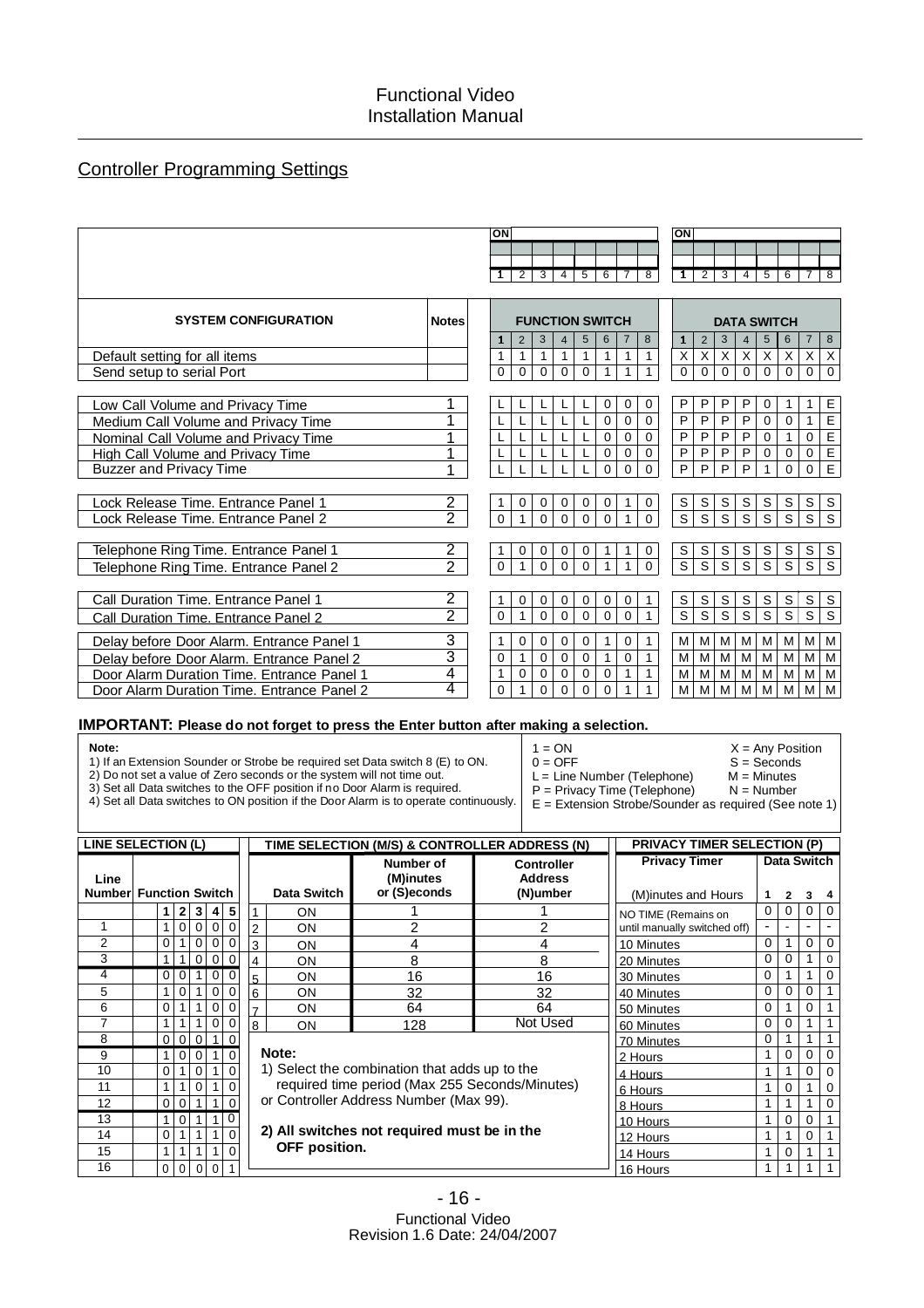# Controller Programming Example Settings

|                                                                                                                   |                                                              |                        | ΟN                                                                                                                                               |                   |              |                        |                  |                   |                                                                                                            | ΟN                                                         |              |                          |                    |                   |                   |                             |                                     |                                  |
|-------------------------------------------------------------------------------------------------------------------|--------------------------------------------------------------|------------------------|--------------------------------------------------------------------------------------------------------------------------------------------------|-------------------|--------------|------------------------|------------------|-------------------|------------------------------------------------------------------------------------------------------------|------------------------------------------------------------|--------------|--------------------------|--------------------|-------------------|-------------------|-----------------------------|-------------------------------------|----------------------------------|
|                                                                                                                   |                                                              |                        |                                                                                                                                                  |                   |              |                        |                  |                   |                                                                                                            |                                                            |              |                          |                    |                   |                   |                             |                                     |                                  |
|                                                                                                                   |                                                              |                        | $\mathbf{1}$                                                                                                                                     | $\mathbf{2}$      | 3            | 4                      | 5                | 6                 | 8<br>$\overline{7}$                                                                                        | 1                                                          |              | $\mathbf{2}$             | 3                  | 4                 | 5                 | 6                           | $\overline{7}$                      | 8                                |
|                                                                                                                   |                                                              |                        |                                                                                                                                                  |                   |              |                        |                  |                   |                                                                                                            |                                                            |              |                          |                    |                   |                   |                             |                                     |                                  |
|                                                                                                                   |                                                              |                        |                                                                                                                                                  |                   |              |                        |                  |                   |                                                                                                            |                                                            |              |                          |                    |                   |                   |                             |                                     |                                  |
| <b>EXAMPLE SYSTEM SETTINGS</b>                                                                                    |                                                              | <b>Notes</b>           |                                                                                                                                                  |                   |              | <b>FUNCTION SWITCH</b> |                  |                   |                                                                                                            |                                                            |              |                          | <b>DATA SWITCH</b> |                   |                   |                             |                                     |                                  |
|                                                                                                                   |                                                              |                        | 1                                                                                                                                                | $\mathbf{2}$      | 3            | 4                      | 5                | 6                 | 8<br>7                                                                                                     |                                                            |              | $\mathbf{2}$             | 3                  | 4                 | 5                 | 6                           | 7                                   | 8                                |
| Default setting for all items                                                                                     |                                                              |                        | 1<br>0                                                                                                                                           | 1<br>$\mathbf 0$  | 1<br>0       | 1<br>0                 | 1<br>0           | 1<br>$\mathbf{1}$ | $\mathbf{1}$<br>1<br>$\mathbf{1}$<br>$\mathbf{1}$                                                          | Χ<br>$\mathbf 0$                                           |              | X<br>$\mathbf 0$         | X<br>$\mathbf 0$   | X<br>$\mathbf 0$  | X<br>0            | Χ<br>0                      | X<br>0                              | $\overline{\mathsf{X}}$<br>X     |
| Send setup to serial Port                                                                                         |                                                              |                        |                                                                                                                                                  |                   |              |                        |                  |                   |                                                                                                            |                                                            |              |                          |                    |                   |                   |                             |                                     |                                  |
| Low Call Volume and Privacy Time                                                                                  | Line1-Privacy 10 Mins                                        | 1                      |                                                                                                                                                  | 0                 | 0            | 0                      | 0                | 0                 | 0<br>0                                                                                                     | 0                                                          |              |                          | 0                  | 0                 | 0                 |                             | 1                                   | 0                                |
| Medium Call Volume and Privacy Time                                                                               | Line5-Privacy 50 Mins                                        | 1                      | $\mathbf 1$                                                                                                                                      | $\mathbf 0$       | $\mathbf{1}$ | $\mathbf 0$            | $\mathbf 0$      | $\mathbf 0$       | 0<br>$\mathbf 0$                                                                                           | $\mathbf 0$                                                | $\mathbf{1}$ | $\mathbf 0$              | $\mathbf 0$        | $\mathbf{1}$      | $\mathbf 0$       |                             |                                     |                                  |
| Nominal Call Volume and Privacy Time                                                                              | Line9-Privacy 4 Hours+Strobe                                 | 1                      |                                                                                                                                                  | $\mathbf 0$       | 0            | $\mathbf{1}$           | $\mathbf 0$      | 0                 | 0<br>$\mathbf 0$                                                                                           | $\overline{1}$                                             |              |                          | 0                  | $\mathbf 0$       | $\mathbf 0$       |                             | 0                                   | $\mathbf{1}$                     |
| High Call Volume and Privacy Time                                                                                 | Line12-Privacy 8 Hours                                       | 1                      | $\mathbf 0$                                                                                                                                      | 0                 | $\mathbf 1$  | 1                      | $\mathbf 0$      | 0                 | 0<br>0                                                                                                     | $\mathbf{1}$                                               |              |                          | 1                  | $\mathbf 0$       | $\mathbf 0$       | 0                           | 0                                   | 0                                |
| <b>Buzzer and Privacy Time</b>                                                                                    | Line16-Privacy 12 Hours+Strobe                               | 1                      | 0                                                                                                                                                | 0                 | 0            | 0                      |                  | 0                 | $\mathbf 0$<br>0                                                                                           |                                                            |              |                          | 0                  |                   |                   | 0                           | 0                                   | $\mathbf{1}$                     |
|                                                                                                                   |                                                              |                        |                                                                                                                                                  |                   |              |                        |                  |                   |                                                                                                            |                                                            |              |                          |                    |                   |                   |                             |                                     |                                  |
| Lock Release Time. Entrance Panel 1                                                                               | 16 seconds                                                   | 2                      |                                                                                                                                                  |                   | 0            | 0                      | 0                | 0                 | 0                                                                                                          |                                                            |              |                          |                    | 0                 | 0<br>0<br>0       |                             |                                     |                                  |
| Lock Release Time, Entrance Panel 2                                                                               | 10 Seconds                                                   | $\overline{2}$         | $\Omega$                                                                                                                                         | 1                 | $\Omega$     | $\mathbf 0$            | $\Omega$         | $\Omega$          | $\Omega$                                                                                                   | $\mathbf 0$                                                |              |                          | $\Omega$           |                   | $\mathbf 0$       | $\mathbf 0$                 | $\mathbf 0$                         | $\mathbf 0$                      |
|                                                                                                                   |                                                              |                        |                                                                                                                                                  |                   |              |                        |                  |                   |                                                                                                            |                                                            |              |                          |                    |                   |                   |                             |                                     |                                  |
| Telepho ne Ring Time. Entrance Panel 1                                                                            | 32 Seconds<br>24 Seconds                                     | 2<br>$\overline{2}$    | 0                                                                                                                                                | 0<br>$\mathbf{1}$ | 0<br>0       | 0<br>0                 | 0<br>$\mathbf 0$ | $\mathbf{1}$      | 0<br>$\mathbf 0$<br>$\mathbf{1}$                                                                           | 0<br>$\overline{0}$                                        |              | $\pmb{0}$<br>$\mathbf 0$ | 0<br>$\mathbf 0$   | 0<br>$\mathbf{1}$ | 0<br>$\mathbf{1}$ | 0                           | 0<br>$\mathbf 0$                    | 0<br>$\mathbf 0$                 |
| Telepho ne Ring Time. Entrance Panel 2                                                                            |                                                              |                        |                                                                                                                                                  |                   |              |                        |                  |                   |                                                                                                            |                                                            |              |                          |                    |                   |                   |                             |                                     |                                  |
| Call Duration Time, Entrance Panel 1                                                                              | 20 Seconds                                                   | 2                      |                                                                                                                                                  | 0                 | 0            | 0                      | 0                | 0                 | 0                                                                                                          | 0                                                          |              | 0                        |                    | 0                 |                   | 0                           | 0                                   | 0                                |
| Call Duration Time. Entrance Panel 2                                                                              | 32 Seconds                                                   | $\overline{2}$         | $\mathbf 0$                                                                                                                                      | 1                 | 0            | $\mathbf 0$            | $\mathbf 0$      | $\mathbf 0$       | $\Omega$<br>1                                                                                              | $\mathbf 0$                                                |              | $\Omega$                 | $\Omega$           | $\Omega$          | $\mathbf 0$       | $\overline{1}$              | $\mathbf 0$                         | $\mathbf 0$                      |
|                                                                                                                   |                                                              |                        |                                                                                                                                                  |                   |              |                        |                  |                   |                                                                                                            |                                                            |              |                          |                    |                   |                   |                             |                                     |                                  |
| Delay before Door Alarm. Entrance Panel 1                                                                         | 5 Minutes                                                    | 3                      |                                                                                                                                                  | 0                 | 0            | 0                      | 0                |                   | 0<br>1                                                                                                     |                                                            |              | 0                        |                    | 0                 | 0                 | 0                           | 0                                   | 0                                |
| Delay before Door Alarm. Entrance Panel 2                                                                         | 8 Minutes                                                    | 3                      | $\mathbf 0$<br>$\mathbf 0$<br>$\mathbf 0$<br>$\mathbf 0$<br>$\mathbf 0$<br>$\mathbf 0$<br>$\mathbf{1}$<br>$\mathbf{1}$<br>$\mathbf{1}$<br>0<br>0 |                   |              |                        |                  |                   | $\mathbf 0$                                                                                                | $\mathbf 0$                                                | $\mathbf 0$  |                          |                    |                   |                   |                             |                                     |                                  |
| Door Alarm duration Time, Entrance Panel 1                                                                        | Continuous                                                   | 4                      | $\mathbf 1$                                                                                                                                      | $\mathbf 0$       | $\mathbf 0$  | $\mathbf 0$            | $\mathbf 0$      | 0                 | $\mathbf{1}$<br>$\mathbf{1}$<br>$\mathbf{1}$<br>$\mathbf{1}$<br>$\mathbf 1$<br>$\mathbf{1}$<br>$\mathbf 1$ |                                                            |              |                          |                    | $\mathbf{1}$      | $\overline{1}$    |                             |                                     |                                  |
| Door Alarm duration Time. Entrance Panel 2                                                                        | 15 Minutes                                                   | 4                      | $\mathbf 0$                                                                                                                                      | $\mathbf{1}$      | $\mathbf 0$  | $\mathbf 0$            | 0                | 0                 | $\mathbf{1}$                                                                                               | $\mathbf{1}$<br>$\mathbf{1}$                               |              | $\mathbf{1}$             | $\mathbf{1}$       | $\mathbf{1}$      | 1                 | 1                           | 0                                   | $\mathbf 0$                      |
| Note:                                                                                                             |                                                              |                        |                                                                                                                                                  | $1 = ON$          |              |                        |                  |                   |                                                                                                            |                                                            |              |                          | $X = Any Position$ |                   |                   |                             |                                     |                                  |
| 1) If an Extension Sounder or Strobe are required set Data switch 8 to ON.                                        |                                                              |                        |                                                                                                                                                  | $0 = OFF$         |              |                        |                  |                   |                                                                                                            |                                                            |              | $S =$ Seconds            |                    |                   |                   |                             |                                     |                                  |
| 2) Do not set a value of zero seconds or the system will not time out.                                            |                                                              |                        |                                                                                                                                                  |                   |              |                        |                  |                   | L = Line Number (Telephone)                                                                                |                                                            |              | $M = M$ inutes           |                    |                   |                   |                             |                                     |                                  |
| 3) Set all Data switches to the OFF position if no Door Alarm is required.                                        |                                                              |                        |                                                                                                                                                  |                   |              |                        |                  |                   | P = Privacy Time (Telephone)                                                                               |                                                            |              |                          |                    |                   |                   |                             |                                     |                                  |
| 4) Set all Data switches to ON if the Door Open Alarm is to operate continuously.                                 |                                                              |                        |                                                                                                                                                  |                   |              |                        |                  |                   |                                                                                                            | $E =$ Extension Sounder or Strobe as required (See note 1) |              |                          |                    |                   |                   |                             |                                     |                                  |
|                                                                                                                   |                                                              |                        |                                                                                                                                                  |                   |              |                        |                  |                   |                                                                                                            |                                                            |              |                          |                    |                   |                   |                             |                                     |                                  |
|                                                                                                                   |                                                              |                        |                                                                                                                                                  |                   |              |                        |                  |                   |                                                                                                            |                                                            |              |                          |                    |                   |                   |                             |                                     |                                  |
| LINE SELECTION (L)                                                                                                | TIME SELECTION (M/S)                                         |                        |                                                                                                                                                  |                   |              |                        |                  |                   |                                                                                                            | <b>PRIVACY TIMER SELECTION (P)</b>                         |              |                          |                    |                   |                   |                             |                                     |                                  |
|                                                                                                                   |                                                              |                        |                                                                                                                                                  |                   |              |                        |                  |                   |                                                                                                            | <b>Privacy Timer</b>                                       |              |                          |                    |                   |                   |                             | Data Switch                         |                                  |
| <b>Function Switch</b><br>Line                                                                                    |                                                              |                        | Number of                                                                                                                                        |                   |              |                        |                  |                   |                                                                                                            |                                                            |              |                          |                    |                   |                   |                             |                                     |                                  |
| $\overline{2}$<br>3<br>Num ber<br>1<br>4<br>5                                                                     | Data Switch                                                  | (M)inutes or (S)econds |                                                                                                                                                  |                   |              |                        |                  |                   |                                                                                                            | (M)inutes and Hours                                        |              |                          |                    |                   | 1                 | $\mathbf{2}$                | 3                                   | 4                                |
| $\mathbf{1}$<br>1<br>1<br>0<br>0<br>0<br>0<br>$\overline{2}$<br>$\overline{2}$<br>0<br>1<br>$\mathbf 0$<br>0<br>0 | <b>ON</b><br>ON                                              |                        | 1<br>$\overline{c}$                                                                                                                              |                   |              |                        |                  |                   |                                                                                                            | NO TIME (remains on                                        |              |                          |                    |                   | $\mathbf{0}$      | $\bf{0}$                    | $\sigma$                            | $\theta$                         |
| $\overline{3}$<br>3<br>$\overline{0}$<br>1<br>$\mathbf{1}$<br>$\mathbf 0$<br>0                                    | $\overline{ON}$                                              |                        | 4                                                                                                                                                |                   |              |                        |                  |                   | 10 Minutes                                                                                                 | until manually switched off)                               |              |                          |                    |                   | $\overline{0}$    | $\overline{1}$              | $\mathbf 0$                         | $\overline{0}$                   |
| $\overline{4}$<br>$\Omega$<br>$\mathbf{1}$<br>$\mathbf 0$<br>$\Omega$<br>$\Omega$                                 | $\overline{4}$<br>ON                                         |                        | 8                                                                                                                                                |                   |              |                        |                  |                   | 20 Minutes                                                                                                 |                                                            |              |                          |                    |                   | $\mathbf 0$       | 0                           | $\mathbf{1}$                        | $\mathbf 0$                      |
| $\overline{5}$<br>5<br>1<br>0<br>$\pmb{0}$<br>0<br>1                                                              | ON                                                           |                        | 16                                                                                                                                               |                   |              |                        |                  |                   | 30 Minutes                                                                                                 |                                                            |              |                          |                    |                   | $\mathbf 0$       | $\overline{1}$              | $\mathbf{1}$                        | $\mathbf 0$                      |
| 6<br>$\mathbf 0$<br>1<br>0<br>0<br>1                                                                              | $\overline{6}$<br>ON                                         |                        | $\overline{32}$                                                                                                                                  |                   |              |                        |                  |                   | 40 Minutes                                                                                                 |                                                            |              |                          |                    |                   | $\mathbf 0$       | 0                           | $\mathbf 0$                         |                                  |
| $\overline{7}$<br>$\mathbf{1}$<br>$\mathbf{1}$<br>$\mathbf 0$<br>$\mathbf{1}$<br>0                                | $\overline{7}$<br>ON                                         |                        | 64                                                                                                                                               |                   |              |                        |                  |                   | 50 Minutes                                                                                                 |                                                            |              |                          |                    |                   | $\mathbf 0$       | $\mathbf{1}$                | $\mathbf 0$                         | $\overline{1}$                   |
| 8<br>0<br>0<br>0<br>$\mathbf{1}$<br>$\mathbf 0$                                                                   | $\overline{8}$<br>ON                                         |                        | 128                                                                                                                                              |                   |              |                        |                  |                   | 60 Minutes                                                                                                 |                                                            |              |                          |                    |                   | $\mathbf 0$       | $\mathbf 0$                 | $\mathbf{1}$                        | $\mathbf{1}$                     |
| 9<br>0<br>0<br>0<br>1<br>1                                                                                        |                                                              |                        |                                                                                                                                                  |                   |              |                        |                  |                   | 70 Minutes                                                                                                 |                                                            |              |                          |                    |                   | $\boldsymbol{0}$  | $\overline{1}$              | $\mathbf{1}$                        | $\mathbf{1}$                     |
| 10<br>0<br>0<br>$\mathbf{1}$<br>0<br>1                                                                            |                                                              |                        |                                                                                                                                                  |                   |              |                        |                  | 2 Hours           |                                                                                                            |                                                            |              |                          |                    | 1                 | 0                 | $\mathbf 0$                 | 0                                   |                                  |
| 11<br>$\mathbf{1}$<br>0<br>$\mathbf{1}$<br>$\mathbf{1}$<br>0                                                      | Note:                                                        |                        |                                                                                                                                                  |                   |              |                        |                  |                   | 4 Hours                                                                                                    |                                                            |              |                          |                    |                   | $\mathbf{1}$      | $\mathbf{1}$                | $\mathbf 0$                         | $\mathsf 0$                      |
| 12<br>0<br>1<br>$\mathbf{1}$<br>$\mathbf 0$<br>0                                                                  | 1) Select the combination that adds up to the                |                        |                                                                                                                                                  |                   |              |                        |                  |                   | 6 Hours                                                                                                    |                                                            |              |                          |                    |                   | $\mathbf{1}$      | $\mathbf 0$                 | $\mathbf{1}$                        | $\mathsf 0$                      |
| 13<br>0<br>0<br>1<br>1<br>1                                                                                       | required time period.(Maximum 255 Min/Seconds).              |                        |                                                                                                                                                  |                   |              |                        |                  |                   | 8 Hours                                                                                                    |                                                            |              |                          |                    |                   | 1                 | $\mathbf{1}$                | $\mathbf{1}$                        | 0                                |
| $\mathbf{1}$<br>14<br>$\mathbf{1}$<br>0<br>0<br>1                                                                 |                                                              |                        |                                                                                                                                                  |                   |              |                        |                  |                   | 10 Hours                                                                                                   |                                                            |              |                          |                    |                   | $\mathbf 1$       | 0                           | 0                                   | $\mathbf{1}$                     |
| 15<br>1<br>$\mathbf{1}$<br>$\mathbf{1}$<br>$\mathbf{1}$<br>0<br>16<br>0<br>0<br>0<br>0<br>$\mathbf{1}$            | 2) All switches not required must be in the<br>OFF position. |                        |                                                                                                                                                  |                   |              |                        |                  |                   | 12 Hours<br>14 Hours                                                                                       |                                                            |              |                          |                    |                   | $\mathbf{1}$<br>1 | $\mathbf{1}$<br>$\mathbf 0$ | $\mathsf{O}\xspace$<br>$\mathbf{1}$ | $\overline{1}$<br>$\overline{1}$ |
|                                                                                                                   |                                                              |                        |                                                                                                                                                  |                   |              |                        |                  |                   | 16 Hours                                                                                                   |                                                            |              |                          |                    |                   | $\mathbf{1}$      | $\mathbf{1}$                | $\mathbf{1}$                        | $\mathbf{1}$                     |
|                                                                                                                   |                                                              |                        |                                                                                                                                                  |                   |              |                        |                  |                   |                                                                                                            |                                                            |              |                          |                    |                   |                   |                             |                                     |                                  |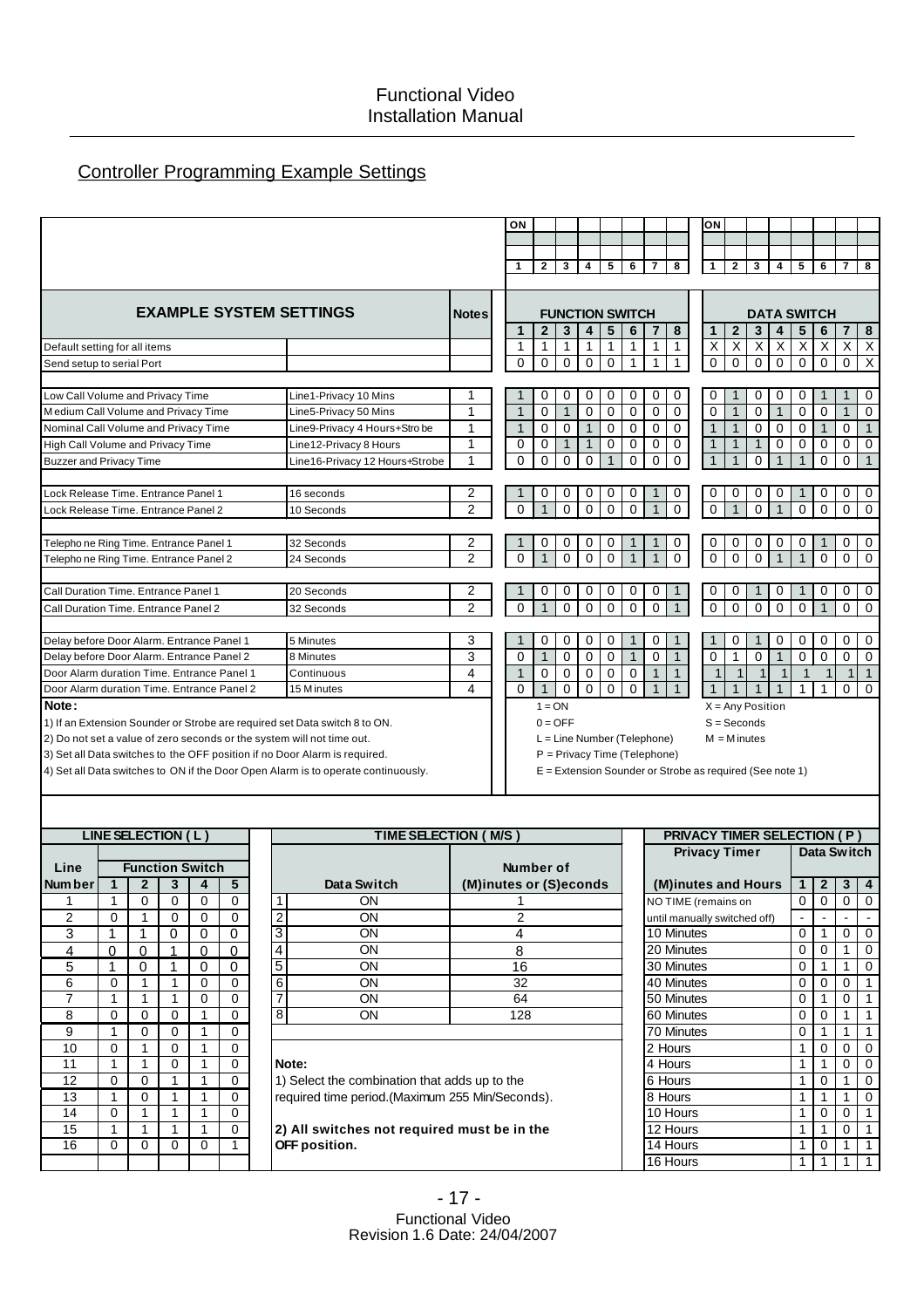# Digital Trades Clock Operating Instructions



### **Programming**

Only two setting buttons are required, Change and Program. In normal usethe Change Buttonis used to switch ON or OFF overriding the time switch until the next program ON or OFF time. During programming the Change Button is used to set the Hours and Minutes. The Program Button is only used when setting or adjusting the clockTime or the 4 programmed ON/OFF times, although it can be used to review the ON/OFF times once they have been set.. Each time the Program Buttonis pressed the display will flash either the hours or minutes in turn, starting with the clock, then the firstON time, first OFF time, second ON time etc.

Wherever the hours or minutes are flashing they maybe set using the Change Button. Once the Program Buttonis pressed again to proceed to the next stage.

#### **Normal Operating Mode**

In normal operation the time clock will display the correct time with the colon flashing. The output status will be shown be either ON or OFF on the display.



To clear programme from memory and reset the time controller press and hold down both buttons until the display goes blank. Release buttons and the display will fill with its complete range of

characters and then clear to show the clock and hour digit flashing. **Programming Sequence**

### Setting Clock



# Programme 3 OFF<br>Programme 4 ON Operating Mode

#### **Note:**

Button pauses greater than 0ne minute during programming will result in automatic return to the operating mode.

#### **2. Setting Clock (after reset)**

i. Hour setting– Press the Change Button to advance the hour setting. **Note:** For rapid hour selections press and hold the Change Button.

ii. Minute Setting- Press the Program Button once to select the minutes display shows clock symbol and minute digits flashing. Press the Change Button to advance the minutes setting.

**Note:**For rapid minute selection press and hold the Change Button (16 hours shown as example of hours set).

iii. Press the Program Button once-clock is now set and display shows ready for the first ON programme time with ON and the hours digit flashing.



#### **3. To Set Programme ON/OFF Times** (After clock setting)

#### **Program1 ON time**

i. Press Change Button to advance the hour setting.

ii. Press the Program Button once to select the minute time–display shows minute digits and ON Flashing. PressChange Button to advance the minute setting.**Note:**16 hours shown as example of hours set).



iii. Press the Program Button once – the first ON time is now set and the display will show ready for the first OFF programme time.



iv. Now set the hours and minutes as before.

v. Repeat steps I to iv to set the remainder of the 3 ON /OFF times as required.**Note:** Any unused ON/OFF programs should be skipped until the display shows normal operating mode. Do not program '0's into unused programs.

#### **4. Program Review**

To fast review the set program or for quick exit to normal operating mode press and hold the Program Button .

#### **5. Initiating Programme Mode**

This can be initiated at any time during the normal operating mode. Pres Program Button and the clock, hours and minutes symbols on the display will flash–this is the review mode. If any change to the programmes is required press theChange Button to initiate programme mode and then follow steps 2 and 3.

#### **6. Cancelling Programmes**

Any ON/OFF programme can be cancelled by clearing its ON and OFF time. Follow step 5 and



when into the ON/OFF programme to be cancelled press the Change Button until the digits show then press the Program

Buttonto clear the programme. The display will show the hour and minute digits and ON or OFF flashing.

#### **Self Cancelling Override**

To change the output status from ON to OFF or vice versa during normal operation press the Change Button. The output status will change and indicate override is in operation by flashing.

- 18 - Functional Video Revision 1.6 Date: 24/04/2007

.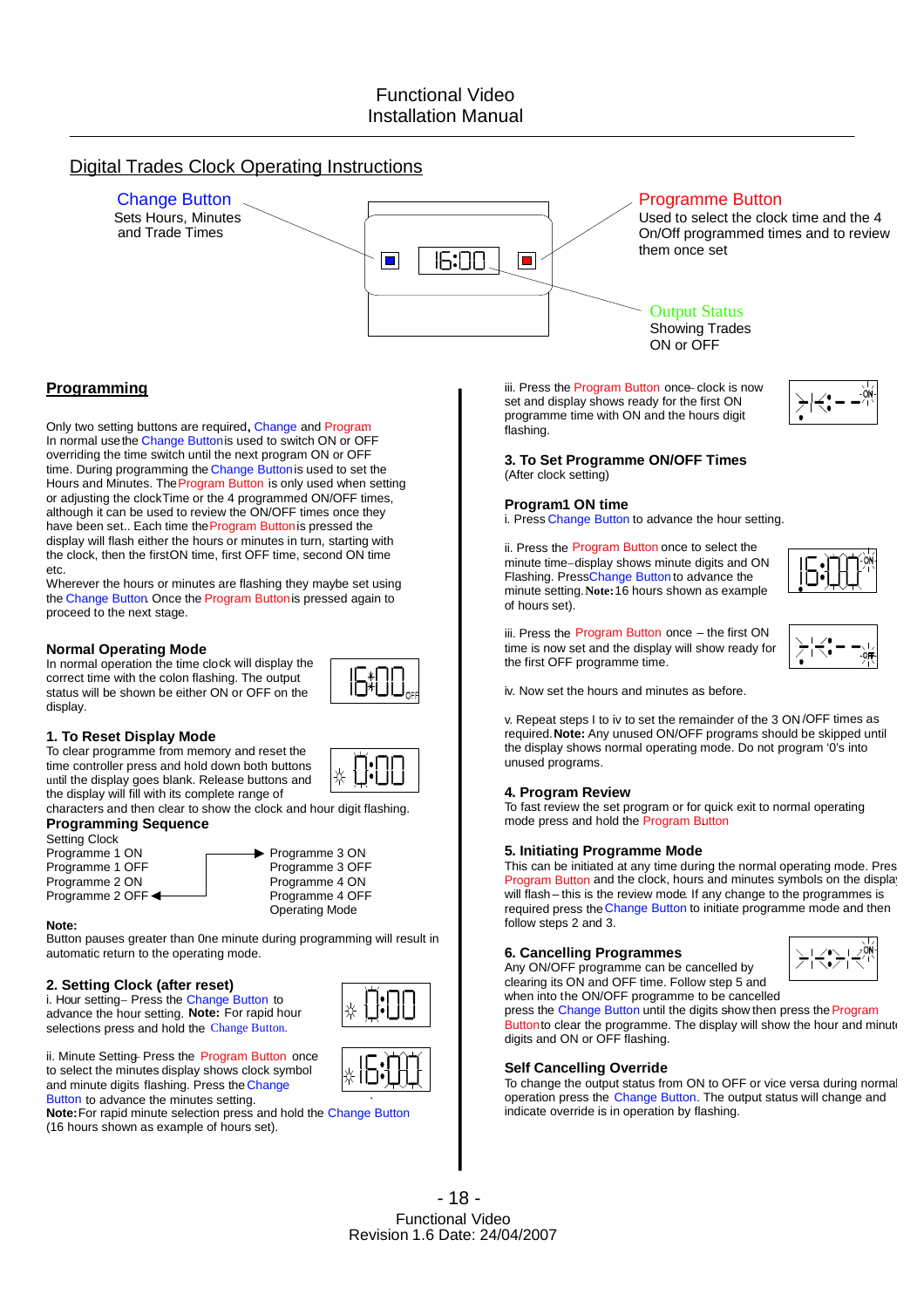# **GMT/BST TIME SWITCH**

*Programming Instructions* **Select Manufacturing Limited Unit G3 The Seedbed Centre Wyncolls Road Severalls Business Park Colchester Essex CO4 9HT**

### **Connection**

The 2 screw terminals marked 'PWR'need to be connected to an AC or DC power supply within the following voltages:-

**AC:-** 7V to 21V R.M.S.

**DC:-10V to 30V** 

Note that if using a dc supply, it can be connected with either polarity.

The remaining 3 screw terminals are cleanSPCO relay contact for connection to the target system.

**Contact rating:-2A @ 30VDC** 

0.6A @ 150VAC

### **Display**

The large LCD display shows the following information:- The left hand 8 digits normally shows the date in DD/MM/YY format. Every 30 seconds this changes to show the relay state and the day of the week for a few moments. The right hand 8 digits shows the time in HH:MM 24 hour format. The colon flashes to show the clock is running. The last digit shows either 'W' during winter periods (ie. GMT) or'S' during summer periods (ie. BST). Also the last digit flashes during times when the time switch settings determine that the relay should be on.



### **Programming**

The Time Clock is simply programmed using the three coloured buttons. The three buttons are used as follows:- **PROG** (Yellow) Steps between the PROG modes

( ). **date,times etc**

RIGHT (Green) Moves the curser to the next number. UP (Grey) Increments the number at the curser. The button auto-repeats if held down for several seconds. The left half of the display shows a description of the data to be entered, and the right half shows the data as it is entered.

### **Step by Step Example**

Press PROG (Yellow) button.

# DATE ? 06/03/02

### **Display shows:-**

**Press and hold (or repeatedly press) the UP (Grey) button** until the number at the underlined curser equals the current date (ie. 1-31).

Press RIGHT (Green) button once.

The underline curser moves to the months column. Repeat pressing the UP (Grey) button until the underlined number equals the current month (ie 1-12)

Press RIGHT (Green) button once.

The underline curser moves to the years column.

Repeat pressing the UP (Grey) button until the underlined

number equals the current year i.e. (1-99)

Note:- It is important for proper GMT/BST operation that the correct date is entered. When the display shows the correct date:-

Press the PROG (Yellow) button.

**Display shows:-**



display to the correct time (24 hour clock). Using the Green and Grey buttons as previously set the

**Note:-** The time entered is always normal 'clock'time i.e. Press the **PROG** (Yellow) button. GMT during winter and BST during summer-time.

### **Display shows:-**

(dy) is the day or days when this setting will operate. When Using the Green and Grey buttons as before set the time at which you wish the time switch to come on. The third column this is underlined each press of the Grey button will step through the available options, which are:-

DY - Every day

- MF Weekdays i.e. Monday to Friday
- SS Weekend i.e. Saturday and Sunday
- Mn Monday Only
- 
- Tu Tuesday Only<br>Wd Wednesday C Wednesday Only
- 
- Th Thursday Only<br>Fr Friday Only Fr - Friday Only<br>SA - Saturday Or
- SA Saturday Only<br>Su Sunday Only
- Sunday Only
- Of Off i.e. Never



#### Press the PROG (Yellow) button.

#### **Display shows:-**

Set the time you wish the time switch to switch off.



Press the yellow button and set the ON and OFF times for the remaining 5 settings.

Note:- If one or more ON/OFF settings are not required then they can be disabled by either:- i. Setting the OFF time to be before, or the same as, the ON time. Ii. Setting the day code to 'Of' After setting the 'OFF 6' time the time switch resets and starts running with the new settings.

#### **Manual Override**

A single press of the Grey button changes the state of the output. This stays in operation until the next on or off time is reached, or the Grey button is pressed again, when normal programmed operation resumes.

### **Clear**

If required the time switch can be completely cleared, including the date, time and all ON/OFF settings, by the following procedure.

Press and hold the Yellow button.

Press and hold the Green and Grey buttons for several seconds. **Display shows:-** CLEAR? Y/N

Release all three buttons.

Press the Green button until the 'Y' is underlined. Press the Yellow button.

### **Option Link**

If summer-time correction is not required then cut the 'BST INHIBIT' link on the circuit board.

- 19 - Functional Video Revision 1.6 Date: 24/04/2007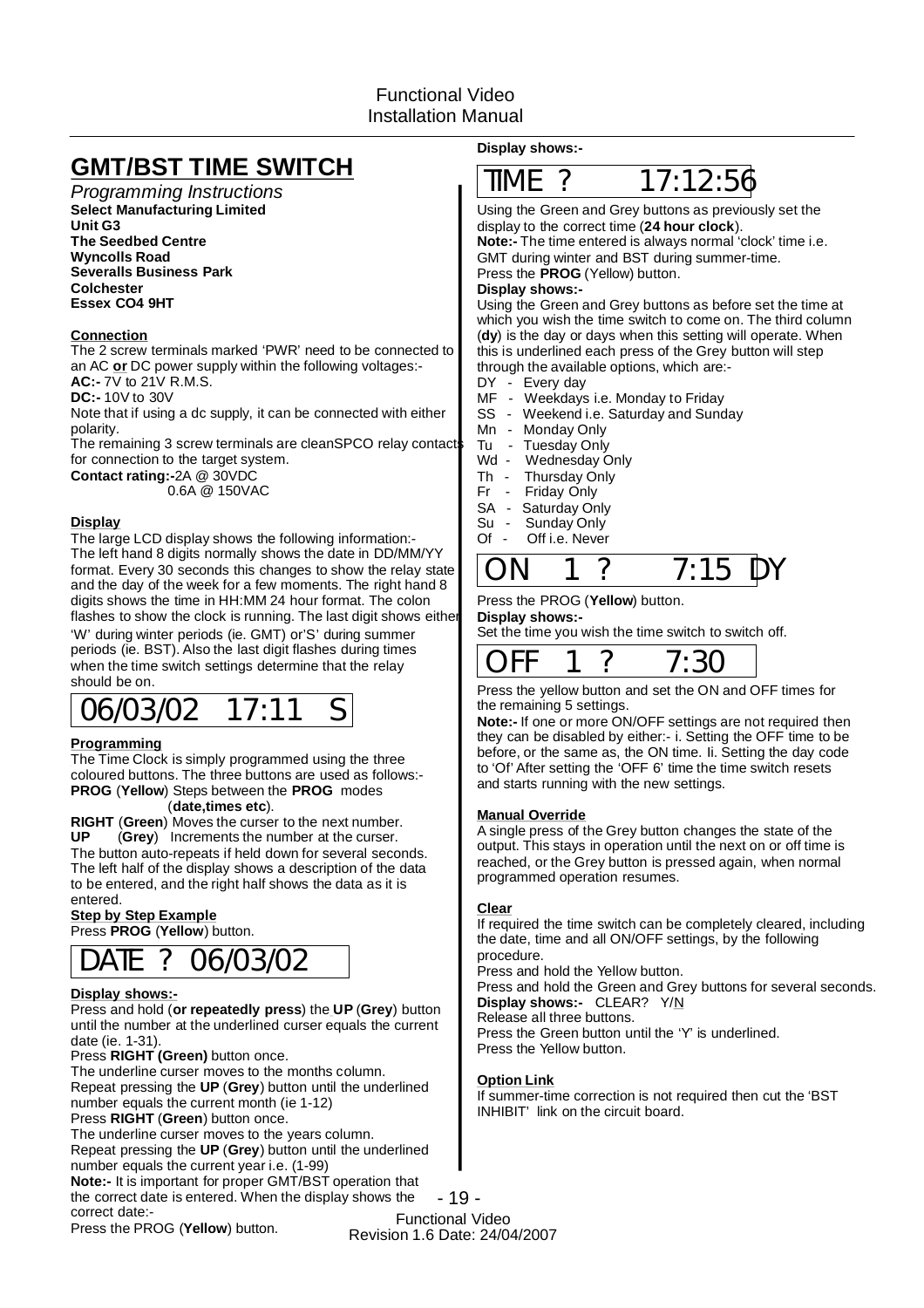# System Wiring Colour Codes

**System Controllers to** Functional and Landing Entrance Panels

|                                                                                                                                                                                                                                               | <b>Controller</b>                                                                                                                                                                                                                                                                                                  | <b>Entrance Panel</b>                                                                                                                                                                                                                                          |                                                                                                  |  |  |  |  |
|-----------------------------------------------------------------------------------------------------------------------------------------------------------------------------------------------------------------------------------------------|--------------------------------------------------------------------------------------------------------------------------------------------------------------------------------------------------------------------------------------------------------------------------------------------------------------------|----------------------------------------------------------------------------------------------------------------------------------------------------------------------------------------------------------------------------------------------------------------|--------------------------------------------------------------------------------------------------|--|--|--|--|
| 1<br>$\overline{\mathbf{c}}$<br>3<br>4<br>5<br>6<br>$\overline{7}$<br>8<br>9<br>14                                                                                                                                                            | Brown of White<br>White of Brown<br>Slate of White<br><b>White of Slate</b><br>Red of Orange<br>Orange of Red<br>Green of Red<br><b>Red of Green</b><br>Brown of Red<br>10 Red of Brown<br>11 Black of Blue<br>12 Blue of Black<br>13 Black of Orange<br>Orange of Black<br>15 Green of Black<br>16 Black of Green | <b>Button</b><br><b>Button</b><br><b>Button</b><br><b>Button</b><br><b>Button</b><br><b>Button</b><br><b>Button</b><br><b>Button</b><br><b>Button</b><br><b>Button</b><br><b>Button</b><br>Button<br>Button<br><b>Button</b><br><b>Button</b><br><b>Button</b> | 1<br>2<br>3<br>4<br>5<br>6<br>$\overline{7}$<br>8<br>9<br>10<br>11<br>12<br>13<br>14<br>15<br>16 |  |  |  |  |
|                                                                                                                                                                                                                                               | CC Slate of Red and Red of Slate                                                                                                                                                                                                                                                                                   | <b>Button Common</b>                                                                                                                                                                                                                                           |                                                                                                  |  |  |  |  |
| TR Brown of Black<br><b>Trades Button</b><br><b>Trades Button</b><br>TR Black of Brown<br>Note:<br>The CC connection on the Controller to the Entrance<br>Panel button common should always be a pair.<br>I.e. Slate of Red and Red of Slate. |                                                                                                                                                                                                                                                                                                                    |                                                                                                                                                                                                                                                                |                                                                                                  |  |  |  |  |
| <b>Controller to Entrance Panel Amplifier</b><br><b>Controller</b><br>1                                                                                                                                                                       |                                                                                                                                                                                                                                                                                                                    |                                                                                                                                                                                                                                                                |                                                                                                  |  |  |  |  |

|               | Blue of White               |   |
|---------------|-----------------------------|---|
| $\mathcal{P}$ | White of Blue               | + |
| $+$           | Blue of Red and Red of Blue | - |

- White of Orange and Orange of White

Controller to Dual and Landing Entrance Panels

### **Controller**

DML Black of Slate SBL Slate of Black **Note:**

DML DML

a) The above colour codes are based on a 15 Pair CW1308 Multi-pair cable.

b) The main colour is the first colour stated above. The banding is the second colour stated above. Therefore, a wire stated as Black of Slate would be a Black main colour with a Slate banding.

System Controllers to Telephone Handset

## **Controller**

| 1,C<br>2   | Blue of White<br>White of Blue      | 2  |
|------------|-------------------------------------|----|
| 6          | White of Orange and Orange of White | 6  |
| 9          | White of Green                      | 9  |
| <b>PS</b>  | Green of White                      | PS |
| <b>PL</b>  | Brown of White                      | PL |
| DL         | White of Brown                      | DL |
| $\div$     | Red of Blue & Blue of Red           | R2 |
|            | Grey of White & White of Grey       | R1 |
| U(C)       | <b>RG59 Coaxial Core</b>            | V3 |
| <b>SCN</b> | RG59 Coaxial Screen                 | V5 |
| Note:      |                                     |    |
|            |                                     |    |

**Monitor**

a) The above colour codes are based on a 6 Pair CW1308 Multi-pair cable.

b) The maximum length between the Controller and a Telephone should not exceed 50 metres.

### **Monitor to Strobe/Sounder**

| Monitor |               | Strobe/Sounder |
|---------|---------------|----------------|
| հ       | Blue of White | -Black         |
| CА      | White of Blue | +Red           |

# **Controller to Door Contact**

| Controller         | Door Contact          |  |  |
|--------------------|-----------------------|--|--|
| DMS Green of White | <b>Switch Contact</b> |  |  |
| DMS White of Green | <b>Switch Contact</b> |  |  |

# **Controller to Lock Release Monitor Contacts**

DMS DMS **Note: Controller** Green of White White of Green Switch Contact Switch Contact Lock Release Monitoring Contacts

a) The above colour codes are based on a 4 Pair CW1308 Multi-pair cable.

b) If Door Contacts and Lock Release Monitoring Contacts are both to be used, then both switches must be wired in series back to the DMS terminals in the Controller.

c) The main colour is the first colour stated above. The banding is the second colour stated above. Therefore, a wire stated as Black of Slate would be a Black main colour with a Slate banding.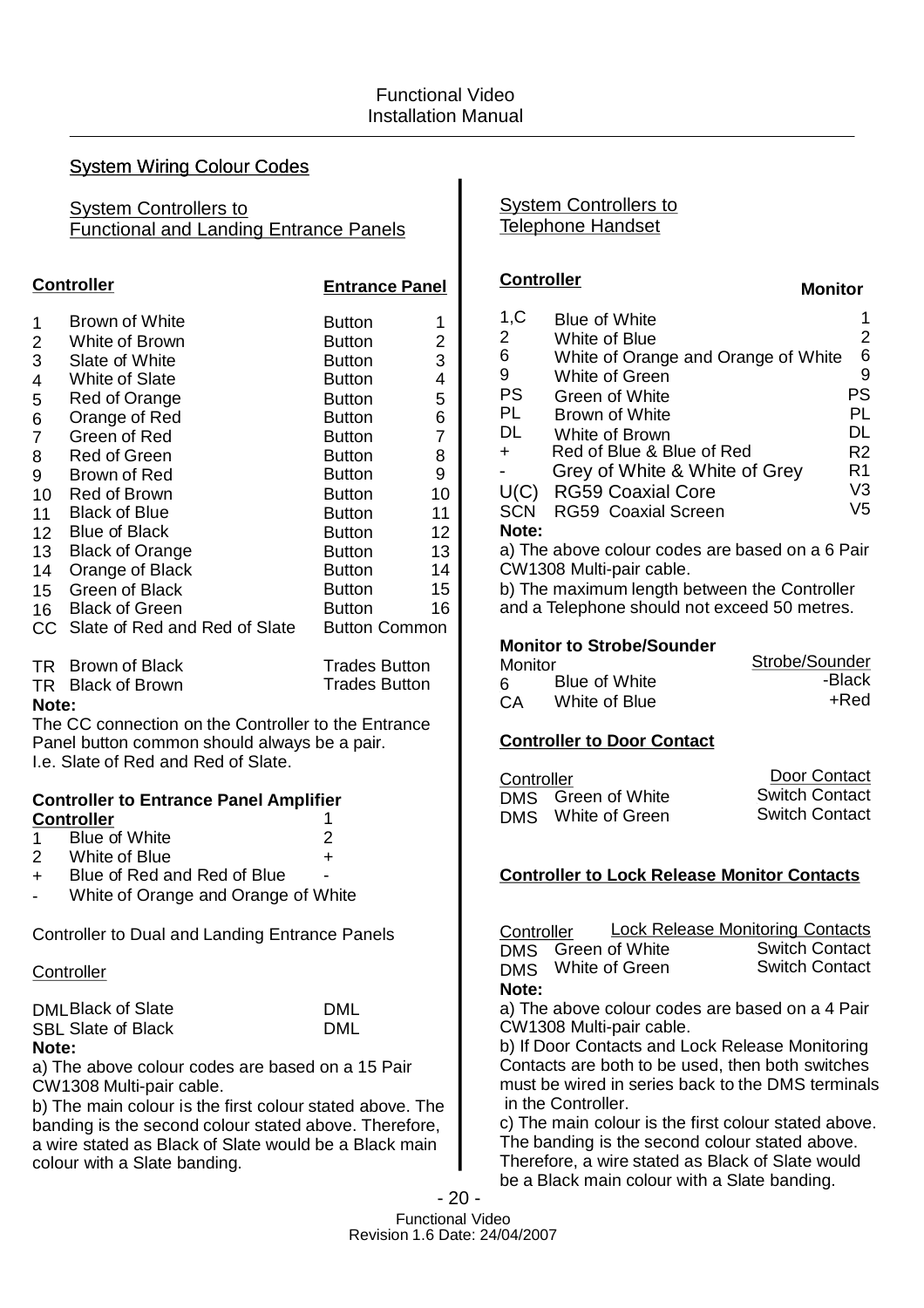# System Wiring Colour Codes cont...

# **Controller to Lock Release (AC/DC)**

|                                                         | <b>Lock Release (Fail Safe DC)</b>                                                                                                                                      |  |  |  |  |
|---------------------------------------------------------|-------------------------------------------------------------------------------------------------------------------------------------------------------------------------|--|--|--|--|
|                                                         | <b>Lock Release Connection</b>                                                                                                                                          |  |  |  |  |
|                                                         | <b>Lock Release Connection</b>                                                                                                                                          |  |  |  |  |
|                                                         | <b>Lock Release (Fail Secure DC)</b>                                                                                                                                    |  |  |  |  |
|                                                         | <b>Lock Release Connection</b>                                                                                                                                          |  |  |  |  |
|                                                         | <b>Lock Release Connection</b>                                                                                                                                          |  |  |  |  |
|                                                         | Lock Release (Fail Secure AC)                                                                                                                                           |  |  |  |  |
|                                                         | <b>Lock Release Connection</b>                                                                                                                                          |  |  |  |  |
|                                                         | <b>Lock Release Connection</b>                                                                                                                                          |  |  |  |  |
| <b>Controller to Firemans/Override Switch</b>           |                                                                                                                                                                         |  |  |  |  |
|                                                         | <b>Firemans/Override Switch</b>                                                                                                                                         |  |  |  |  |
| White of Green<br>Green of White                        | Switch Contact (Normally Closed Contacts)<br><b>Switch Contact (Normally Closed Contacts)</b>                                                                           |  |  |  |  |
| <b>Controller to Request to Exit Button (Momentary)</b> |                                                                                                                                                                         |  |  |  |  |
|                                                         | <b>Request To Exit Button (Momentary)</b>                                                                                                                               |  |  |  |  |
| White of Green<br><b>Green of White</b>                 | <b>Switch Contact (Normally Closed Contacts)</b><br><b>Switch Contact (Normally Closed Contacts)</b>                                                                    |  |  |  |  |
|                                                         | <b>Request To Exit Button (Timed)</b>                                                                                                                                   |  |  |  |  |
| White of Green<br>Green of White                        | <b>Switch Contact (Normally Open Contacts)</b><br><b>Switch Contact (Normally Open Contacts)</b>                                                                        |  |  |  |  |
|                                                         | Controller<br>1mm Twin Mains Type Cable<br>Controller<br>1mm Twin Mains Type Cable<br>Controller<br>1mm Twin Mains Type Cable<br>Controller<br>Controller<br>Controller |  |  |  |  |

# **Note:**

a) the above colour codes are based on a 4 Pair CW1308 Multi-pair cable.

b) The main colour is the first colour stated above.

The banding is the second colour stated above.

Therefore, a wire stated as Black of Slate would be a Black main colour with a Slate banding.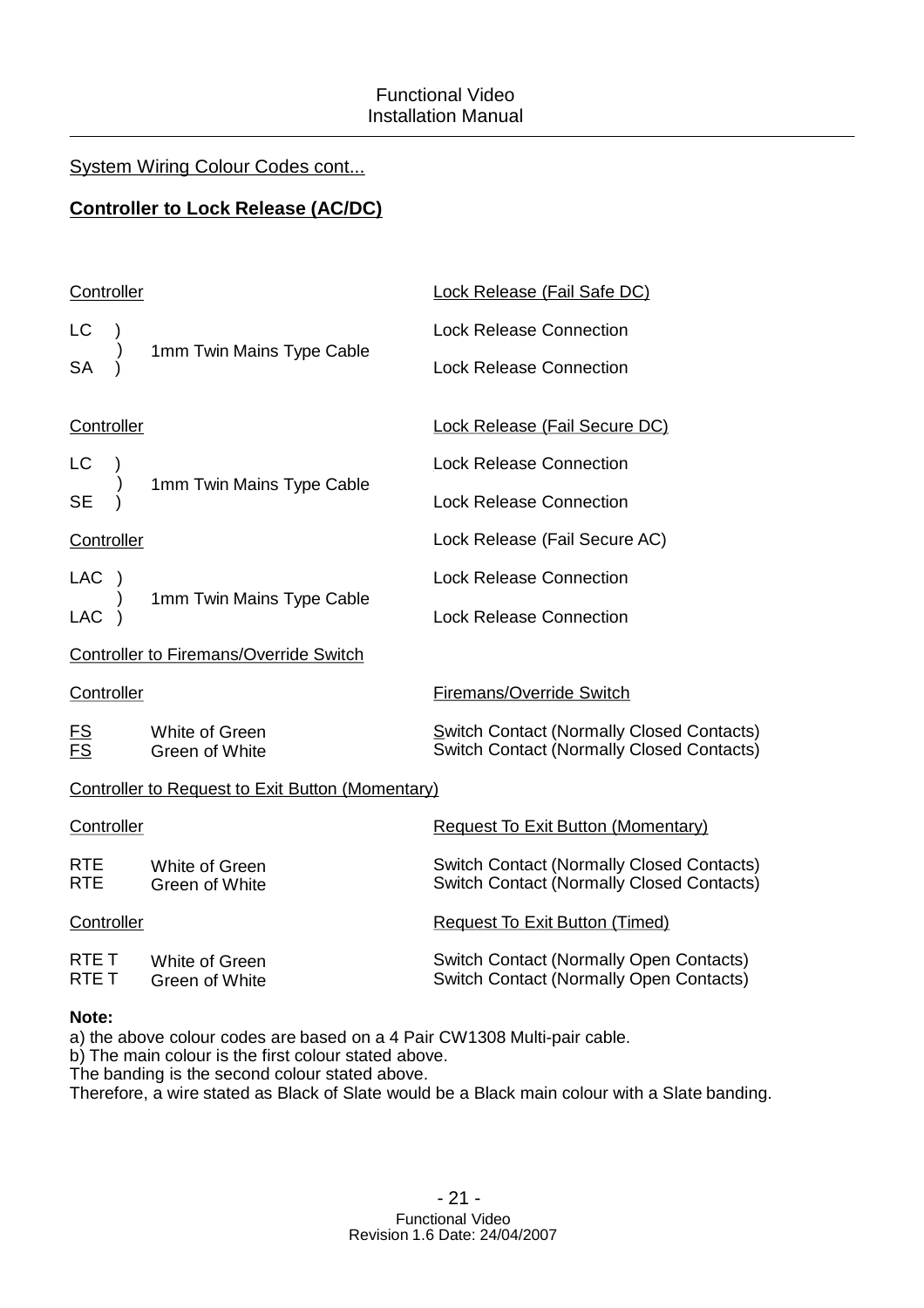# **Power Specification**

# **Power Input**

System Controller Working Voltage Amplifier

# **Controller Outputs**

Lock Release (Fail Secure) Lock Release (Fail Safe) Lock Release (Fail Secure) Auxiliary Supply

# 230VAC 12AC 6-12VDC

12VDC (Normally Open)(Rated 1Amp) 12VDC (Normally Closed)(Rated 1Amp) 12VAC (Normally Open)(Rated 1Amp) 3 x 12VDC (Rated 3Amp overall)

# **Battery Back Up:**

12V7Ah Sealed Lead Acid Battery

# **System Controller Default Settings..**

The following system functions are selected by using the FUNCTION and DATA dil switches located on the Controller motherboard below the Digital Trade clock.

Each of the above switches contains 8 ON and 8 OFF positions that can be selected in various combinations to achieve varying system functions. **Available Functions:**

| <b>Description</b>                                                                                                                                                     | <b>Default</b>                                                     |
|------------------------------------------------------------------------------------------------------------------------------------------------------------------------|--------------------------------------------------------------------|
| Default settings for all functions<br>Setting line number for apartment<br>Serial link set up<br>Medium Volume Electronic Call<br><b>Privacy Time</b><br><b>Strobe</b> | Set<br>Set 1 - 16<br>OFF<br><b>ON</b><br>8 Hours<br><b>OFF</b>     |
| <b>Entrance Door 1 (Adjustable Time Functions)</b>                                                                                                                     | <b>Default</b>                                                     |
| Lock Release time<br>Telephone Ringing time<br>System active duration time<br>Door Open Alarm delay time<br>Door Open Alarm duration time                              | 10 Seconds<br>20 Seconds<br>30 Seconds<br><b>OFF</b><br><b>OFF</b> |
| <b>Entrance Door 2 (Adjustable Time Functions)</b><br>Lock Release time                                                                                                |                                                                    |
| Telephone Ringing time<br>System active duration time                                                                                                                  | <b>Default</b>                                                     |
| Door Open Alarm delay time<br>Door Open Alarm duration time                                                                                                            | 10 Seconds<br>20 Seconds<br>30 Seconds<br>OFF<br>OFF               |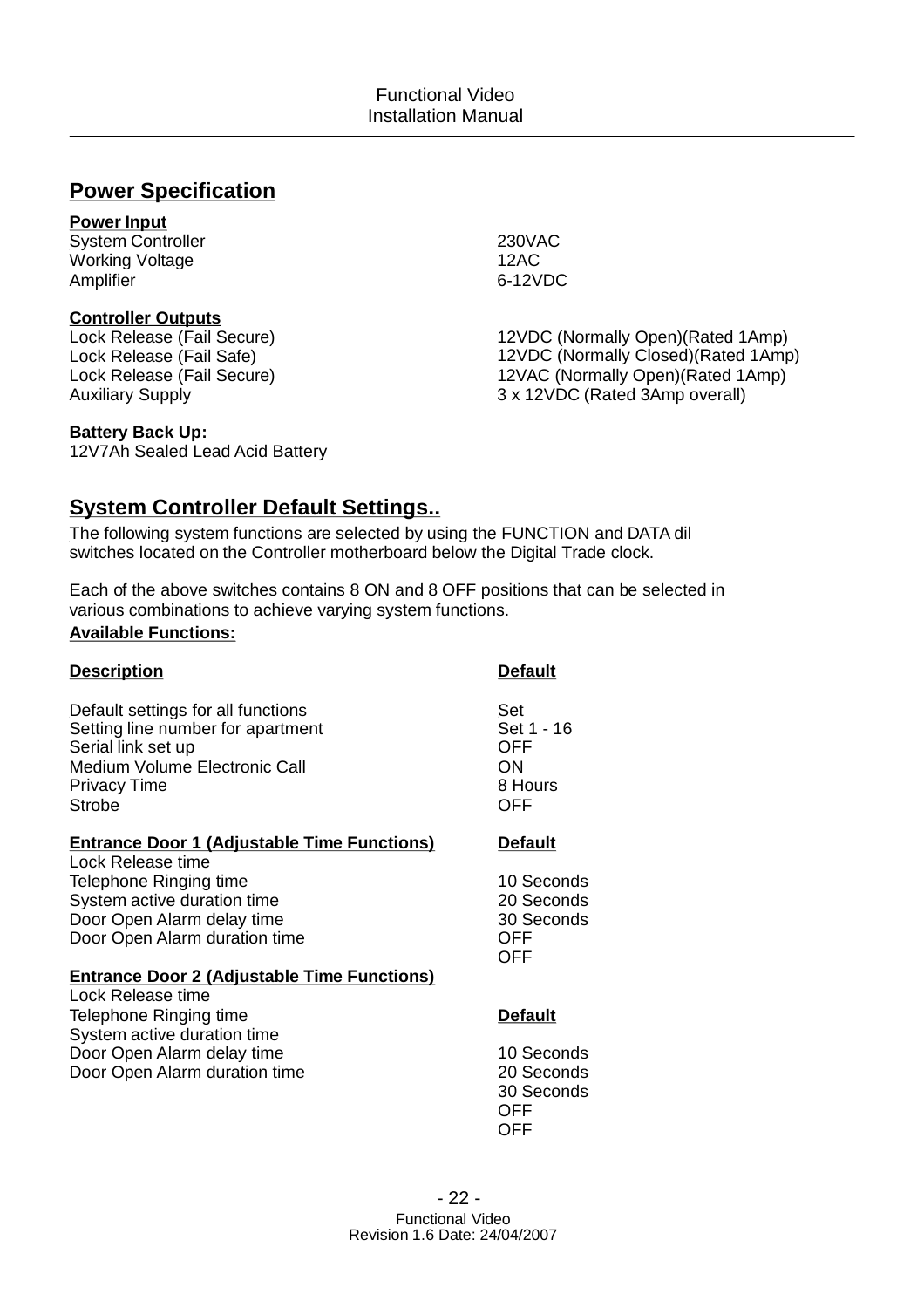

# **Video Monitor User Instruction Leaflet.**

**To Release the Door**

the RED Door Open indicator to flash to confirm the door is being released for your visitor. Press the **Door Release button when illuminated**: this will cause

# **Door Open Warning**

Once the Main door has been opened the RED Door Open indicator will stop flashing and will stay illuminated until the Entrance door is closed.

# **To Set Video Monitor Privacy**

By pressing the **Privacy Off/On** button you will activate the system timer and illuminate the GREEN Privacy On indicator stopping all incoming calls for a timed period.

by pressing the **Privacy Off/On** Button. This cancellation will be confirmed by the extinguishing of the GREEN Privacy On indicator. You can, at any time if you wish, cancel the timed Privacy period

# **To Adjust Call Volume**

Rotate the **Call Volume Adjuster** clockwise to decease the call volume or counter-clockwise to increase the call volume.

- 23 -

Functional Video Revision 1.6 Date: 24/04/2007